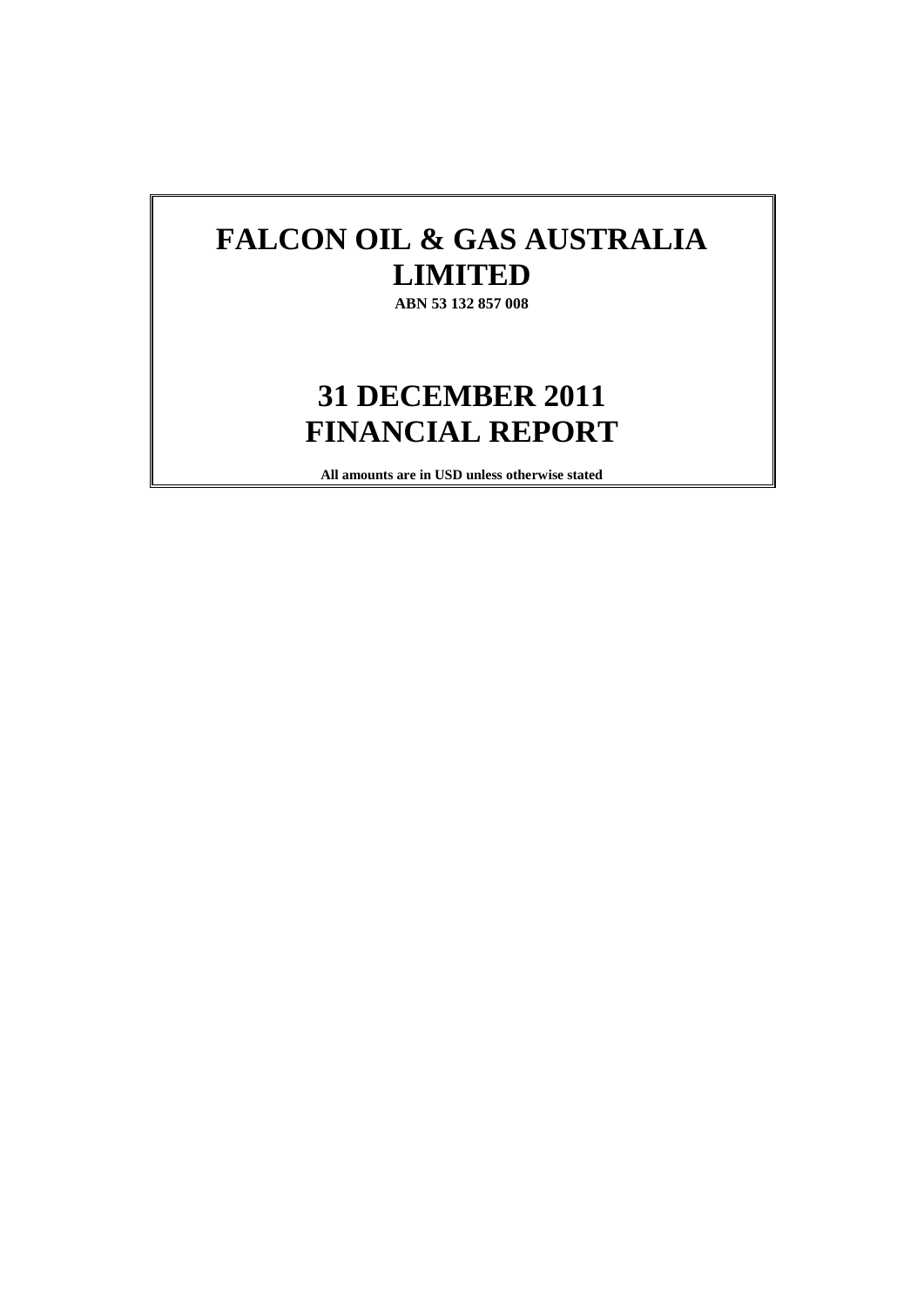### *Beetaloo Basin, Northern Territory, Australia*

Falcon Oil & Gas Australia Limited (the "Company" or "Falcon Australia") is the registered owner of four exploration permits ("the Permits"), comprising 7,000,000 acres in the Beetaloo Basin, Northern Territory, Australia

The Permits are subject to a government royalty of 10% and non-government royalties of 13%-14%.

### *Hess Participation Agreement*

In June 2011, Falcon Australia and Hess Australia (Beetaloo) Pty Ltd. ("Hes**s**") closed on an Evaluation and Participation Agreement (the "E&P Agreement"). Under the terms of the E&P Agreement, Hess paid \$17.5 million to the Company as a participation fee for the exclusive right to conduct operations for the exploration, drilling, development and production of hydrocarbons from three of the four Permits, and excluding an area comprising 100,000 acres surrounding the Shenandoah-1 well (the "Area of Interest").

Initially, Hess shall acquire seismic data, at its sole cost of at least \$40.0 million, over the Area of Interest within 18 months of the execution of the E&P Agreement. After acquiring the seismic data, Hess shall have the right to acquire a 62.5% working interest in the Area of Interest. If Hess acquires the working interest, they commit to drill and evaluate five exploration wells at their sole cost, one of which must be a horizontal well. All costs to plug and abandon the five exploration wells will also be borne solely by Hess. The drilling and evaluation of the five exploration wells must meet the minimum work requirements of the work program. Costs to drill wells after the five exploration wells will be borne 62.5% by Hess and 37.5% by Falcon Australia. As of 31 December 2011, Hess had completed approximately \$10 million of the seismic program.

Hess has paid \$2.0 million for Falcon Australia providing Hess copies of data obtained from the Shenandoah-1 well work program, which was completed in November 2011.

Under existing agreements with two advisors, the Company is obligated to pay a "success fee" in the aggregate amount of 5% for services provided in conjunction with the E&P Agreement with Hess. The success fee is based on the cash or cash-equivalent value of any net amount received directly or indirectly by the Company, including the participation fee and warrants issued by the Canadian parent entity Falcon Oil & Gas Limited ('Falcon"), cost of seismic data commitment and cost of drilling commitment.

### *Operational Highlights*

In November 2011, the full testing program of the Shenandoah 1 well was successfully carried out, with gas being produced from each of the shale intervals tested. Both Velkerri intervals are now considered candidates for future testing, including horizontal drilling with multiple stimulation treatments to establish commerciality, with the other intervals subject to further evaluation.

Shenandoah-1 is a vertical well situated in the deepest part of the basin and natural gas was the expected hydrocarbon at the depths being tested. The well is the first to be tested in these unconventional targets, consequently the objectives of the tests were to determine whether the shale intervals could be fracturestimulated and whether they could produce hydrocarbons, and to confirm rock, pressure and fluid properties. The operation has succeeded in these objectives and the well has been plugged and abandoned.

The Shenandoah-1 test program was not designed for long-term testing with full clean-up of fluids, but rather to test for hydrocarbon production to surface over a period of four to six days and to gather the maximum information possible before moving on to the next interval according to program. For this reason and because these are shale zones in a vertical well with single stimulation treatments, high flow rates were not expected.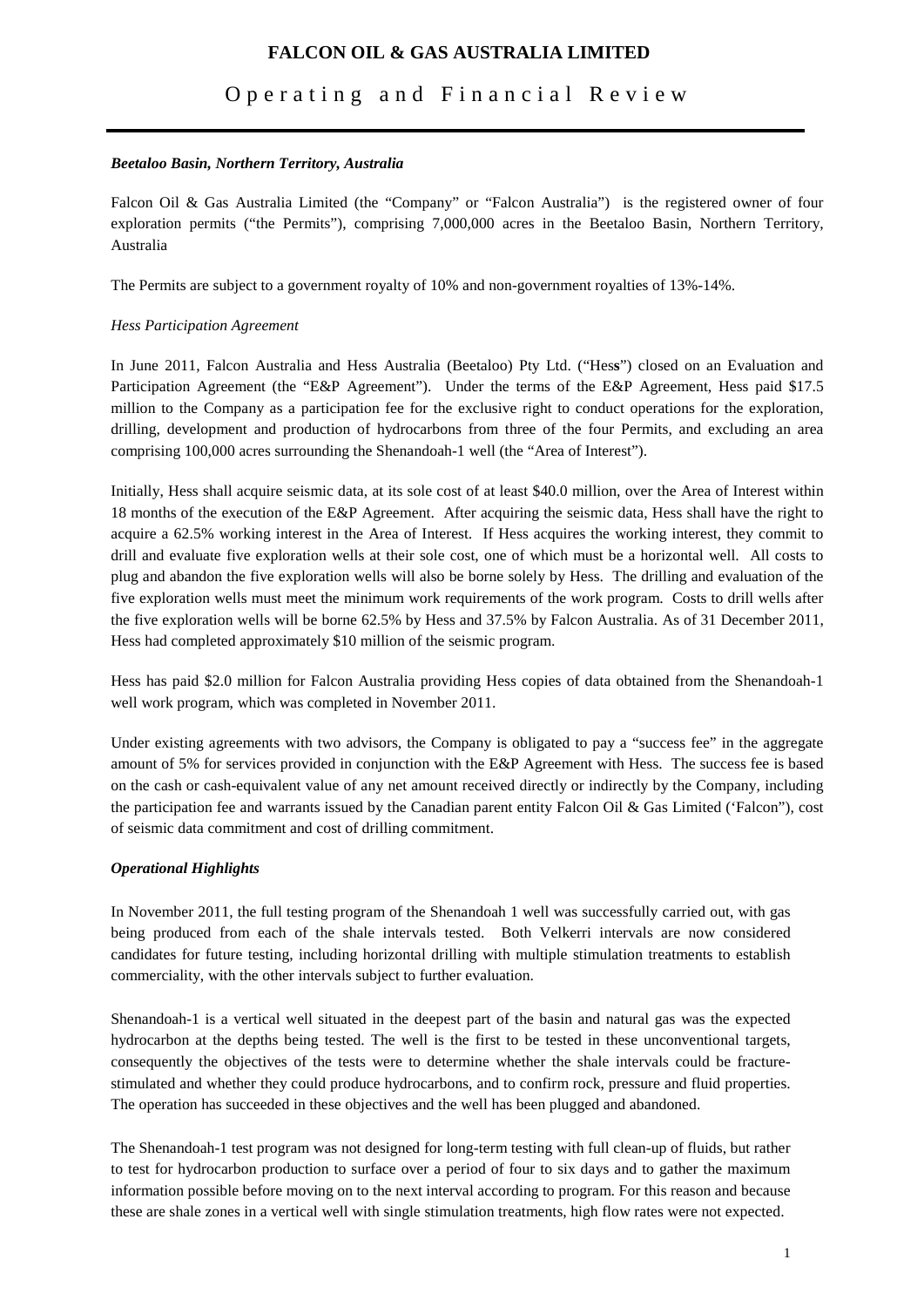Operating and Financial Review

Five intervals were tested in accordance with the program. The gathered information is still to be fully interpreted for planning future appraisal and exploration operations. Preliminary results of the testing program were:

- Three of the five intervals flowed gas while still recovering significant amounts of frac fluid.
- The most positive results came from the Middle Velkerri shales where there was no indication of formation water being produced. The sustained gas rates ranged between 50 and 100 mscfpd (thousand standard cubic feet per day), gas gravities ranged from 0.64 to 0.70 and the lower interval also yielded condensate with an API gravity of 43 degrees. Importantly this showed that that these rocks can be stimulated and are over pressured. Both Velkerri intervals will now be considered candidates for future testing, including horizontal drilling with multiple stimulation treatments to establish commerciality.
- The Lower Kyalla shale also produced gas to surface and will now be considered for further exploratory investigation.
- Two separate intervals were perforated in the Moroak sandstones. They were not stimulated but rather were conventional perforation tests, intended to find out if the rocks were gas-bearing and to provide technical information. Little to no commercial hydrocarbons were present. The test did however provide valuable rock property information as the Moroak is target of interest elsewhere in the Beetaloo Basin as a conventional play.
- The Upper Kyalla shale is oil-bearing in Shenandoah-1 but was not tested due to wellbore configuration.

Further evaluation of the extensive information gathered in this wellbore is now required before considering follow-up vertical and horizontal exploration wells. In order to locate future wells optimally it is likely that some additional seismic lines will need to be acquired in the Shenandoah area.

### *Future Operations*

Under a revised work program approved by the Government of the Northern Territory of Australia, Department of Resources on 6 July 2011, the Company is obligated to complete a minimum work program of \$18.2 million in 2012, of which \$16.6 million will be borne by Hess as part of the acquisition of seismic under the E&P Agreement.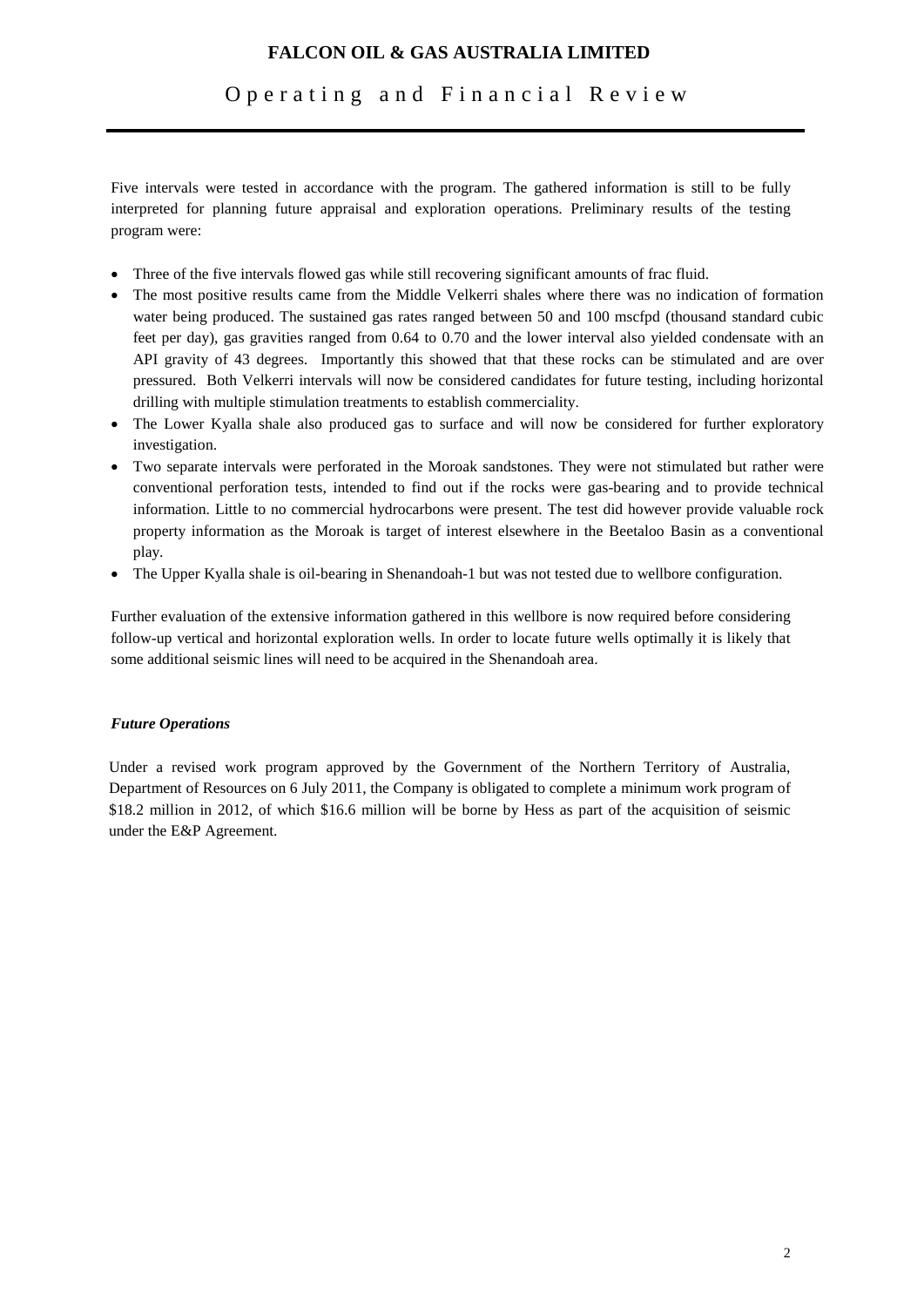Directors' Report

The Directors have pleasure in submitting their report together with the financial report of the Company and the auditor's report thereon for the year ended 31 December 2011

All amounts referred to in this report and the accompanying Financial Statements are in US dollars, unless stated otherwise.

### **Directors**

The names of directors of the Company holding office at any time during or since the end of the financial period are:

| Robert C Macaulay   | Chairman appointed 31 July 2010      |
|---------------------|--------------------------------------|
| <b>Martin Oring</b> | Director appointed 31 July 2010      |
| Kym P Livesley      | Director appointed 31 July 2010      |
| John W Carroll      | Director appointed 31 July 2010      |
| John Craven         | Director appointed 10 December 2010  |
| Igor R Akhmerov     | Director appointed 15 September 2011 |
| Evan Wasoff         | Director resigned 15 September 2011  |

#### *Robert Macaulay, PEng- Non-Executive Director, Chairman*

Mr. Macaulay has 26 years' industry experience in petroleum engineering, field development planning and business development and currently provides consulting services in these areas. He is a director of PetroGlobe Inc. (TSX – PGB), serving on the compensation committee and as chairman of the reserves committee. He held the post of V.P. Engineering and Production at Centurion Energy International Inc., a Canadian company active in Egypt which was sold at over 30,000 boepd in 2007. His past experience includes positions of increasing responsibility at Vermilion Resources (petroleum engineering for France properties and business development in Europe), Shell (reservoir engineering in Canada and the Sultanate of Oman) and PanCanadian Petroleum Ltd.

He holds a BSc (Hons) in Chemical Engineering from Queen's University, Ontario and MBA degrees from Queen's and from Cornell University, New York (with distinction). He is a member of APEGGA and SPE.

#### *Martin B Oring, Non-Executive Director*

Mr. Oring has been the Chairman of the Board of Directors of PetroHunter Energy Corporation since April 2009, its President and Chief Executive Officer since May 2009. Mr. Oring is an executive in the financial services and energy industries. Prior to forming his current business in 2001, Wealth Preservation, LLC, he had extensive experience as a member of management in several companies, including Prudential Securities (Managing Director of Executive Services), Chase Manhattan Corporation (Manager of Capital Planning), and Mobil Corporation (Manager, Capital Markets & Investment Banking). He has served as a director of Parallel Petroleum Corporation, located in Midland, Texas, and currently serves as Chairman, CEO and President of Searchlight Minerals Corp., located in Henderson, Nevada. Mr. Oring received a B.S. degree in mechanical engineering from the Carnegie Institute of Technology in 1966 and an M.B.A. degree in production management, finance and marketing from Columbia University in 1968.

### *Kym Pelham Livesley- Non-Executive Director*

Kym Livesley is a corporate lawyer with 32 years' experience. Kym has substantial expertise in mergers and acquisitions, capital markets, takeovers and general corporate and commercial advice. Kym maintains an industry focus in the energy and resources sectors, for listed and private corporates in the Asia-Pacific region.

Kym also has experience in capital raising, IPOs, directors' duties, dual listings (AIM, TSX) and corporate governance.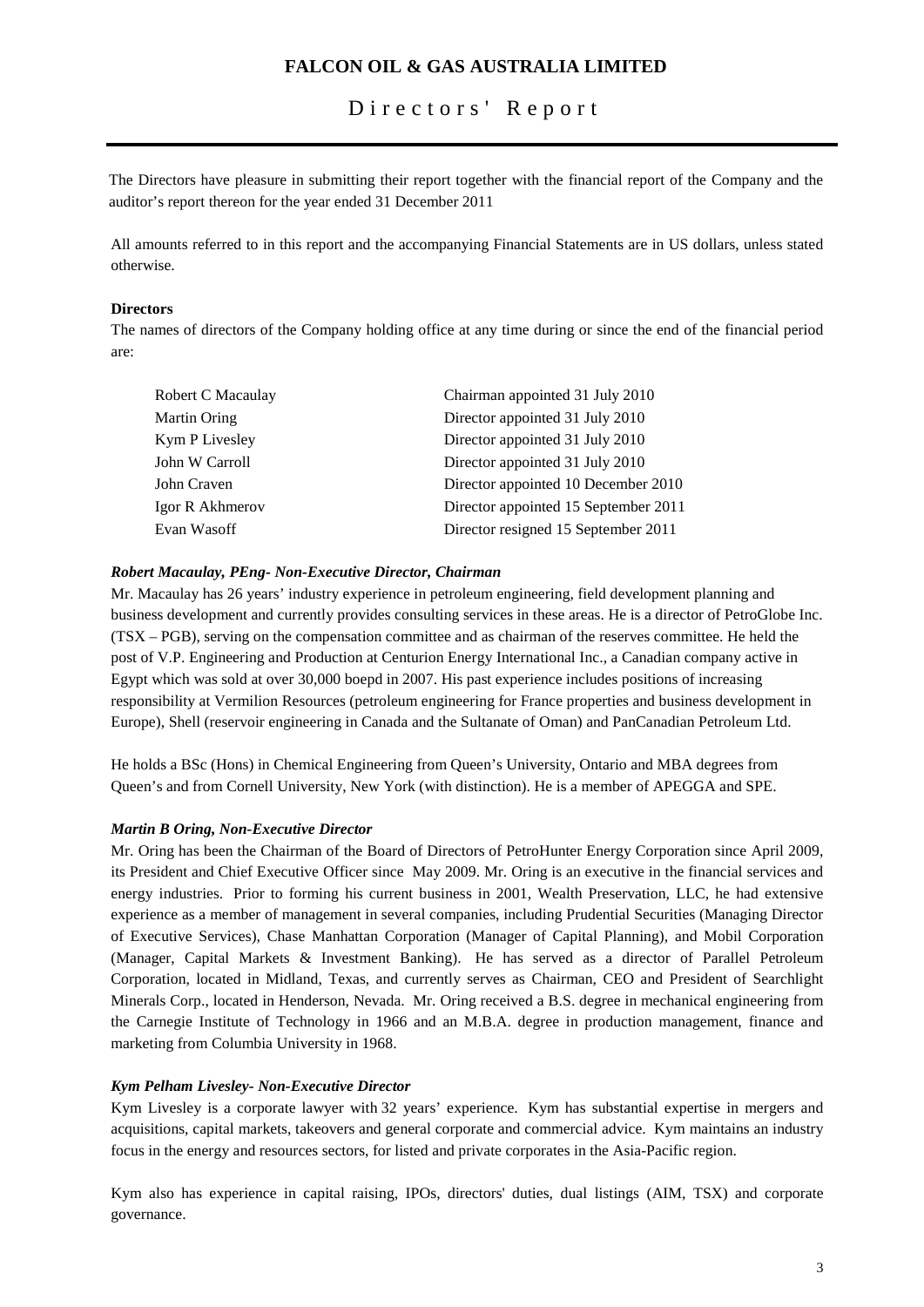Directors' Report

Kym has a Bachelor of Laws from the University of Adelaide. Among other affiliations, Kym is a former National President of the Australian Mining and Petroleum Law Association (AMPLA), member of the Minerals Council NSW and is a fellow of the Australian Institute of Company Directors (AICD).

### *John Carroll - Non-Executive Director*

Mr Carroll is a private consultant specialising in government relations and major project facilitation and has more than 40 years' experience in a wide cross-section of public sector positions in Canberra, Queensland and the Northern Territory. Mr Carroll was Chief Executive Officer of the NT Department of Industries and Business from March 2000 until November 2001. Following that he was General Manager, Business and Trade Development, and Deputy Chief Executive and General Manager, Minerals and Energy, NT Department of Business Industries and Resource Development. In May 2005 he was appointed Chief Executive, NT Department of Primary Industry, Fisheries and Mines.

Prior to his time in the Northern Territory, Mr Carroll was Deputy Director-General, Business, Innovation and Trade in Queensland's Department of State Development. From 1996 he worked in that State's Department of Economic Development and Trade where he was Director-General until July 1998.

His earlier public sector appointments include managing the Business Regulation Review Unit in Queensland, Administration Manager, Australian National Gallery and a number of years at the Commonwealth Public Service Board, Canberra. Mr Carroll was President of the NT Branch of the Institute of Public Administration from 2001 to 2004 and in 2006/7. In November 2004 the National Council made him a Fellow of the Institute.

### *John Craven - Non-Executive Director*

Mr Craven is the Chief Executive Officer and a director of Cove Energy plc. He is a petroleum geologist with over 35 years' experience in senior technical and commercial roles in upstream oil and gas exploration and production companies. Prior to joining Cove he was the founder and Chief Executive of AIM and IEX quoted African and Mediterranean focussed exploration company Petroceltic International plc. Petroceltic grew under his stewardship to a business with a diversified portfolio of exploration and appraisal projects in Italy, Algeria and Tunisia.

Mr Craven has an MSC in Petroleum Geology from the Royal School of Mines in London and an MBA from Queens University Belfast.

### *Igor P Akhmerov - Non-Executive Director*

Mr. Akhmerov graduated from the Moscow Institute Of Management (1989), Wharton Business School (1995) and Lauder Institute of Business and International Relations (1995). From 1989 through 1993 he worked at the Moscow office of Bain & Company and specialised in privatisation and banking. After graduation from Wharton Business School he worked for the Boston office of Bain & Company. In 1998 he returned to Russia and joined Sputnik Group, the largest Russian private equity investment group, as a partner. In 2001 he moved to TNK as First Vice President for Planning, Budgeting, Investment Governance, Taxes, and Reporting. From 2004 until 2006 he served as Chief Financial Officer of Renova Group. He has served as Chief Executive Officer of Avelar Energy Group since 2007. Mr. Igor Akhmerov is also a Non-Executive Member of the Board of Directors of Kerself SpA, the leading player in the Italian solar market, since September 24, 2008.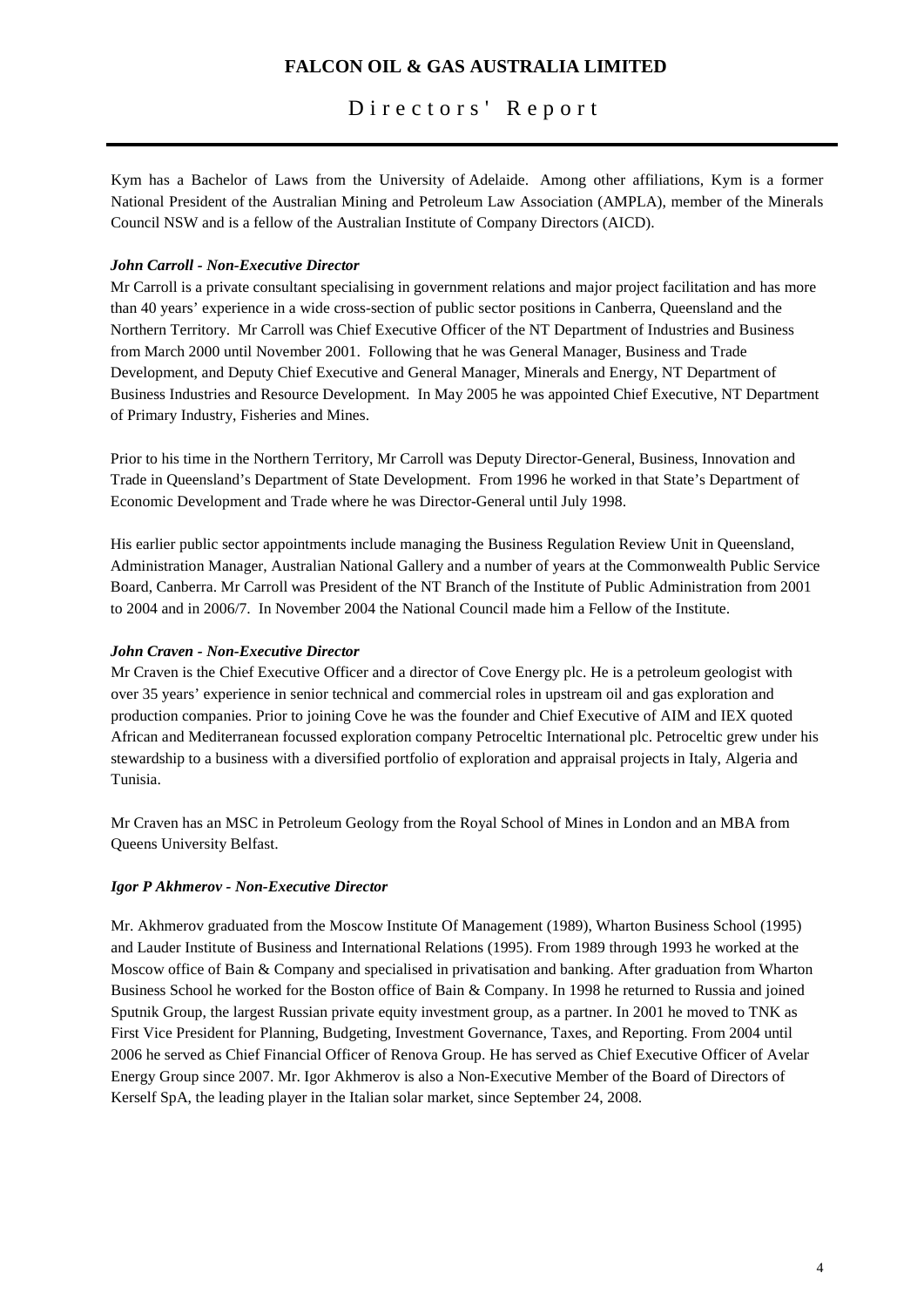Directors' Report

### **Company Secretary**

### *Stephen Peterson – appointed 5 August 2008.*

Mr Peterson is currently Chief Financial Officer and Company Secretary. He provides financial and administrative services on a contract basis to a number of companies in the resources industry. He has over 25 years experience in senior financial roles and as company secretary with listed public companies primarily in the resources industry in Australia.

#### **Directors' meetings**

The number of directors' meetings held, including meetings held by telephone, and the number of those meetings attended by each of the directors of the Company, while a director, during the financial period are as follows:

|                     | <b>Board meetings</b> |           |
|---------------------|-----------------------|-----------|
|                     |                       | Number of |
|                     | Number of             | meetings  |
|                     | meetings held         | attended  |
| Robert C Macaulay   | 3                     | 3         |
| <b>Martin Oring</b> | 3                     | 3         |
| Kym P Livesley      | 3                     | 2         |
| John Carroll        | 3                     | 3         |
| Igor Akhmerov       | 1                     |           |
| John Craven         | 3                     | 1         |
| Evan Wasoff         | 3                     | 3         |

#### **Principal activities**

The principal activity of the Company in the course of the period was exploration for oil and gas in the Beetaloo basin of the Northern Territory.

### **Financial results**

The net loss after income tax attributable to members of the Company for the year ended 31 December 2011 was \$974,000 (2010: loss of \$3,135,000).

#### **Dividends**

There were no dividends paid or declared by the Company during the year ended 31 December 2011, (2010: nil).

### **State of affairs**

In June 2011 Falcon Australia and Hess finalised the E&P Agreement. Hess paid \$17.5 million to Falcon Australia as a participation fee for the exclusive right to conduct operations for the exploration, drilling, development and production of hydrocarbons from three of the four Permits, and excluding an area comprising 100,000 acres surrounding the Shenandoah-1 well (the "Area of Interest").

Hess shall acquire seismic data, at is sole cost of at least \$40.0 million, over the Area of Interest within 18 months of the execution of the E&P Agreement. After acquiring the seismic data, Hess shall have the right to acquire a 62.5% working interest in the Area of Interest. If Hess acquires the working interest, they commit to drill and evaluate five exploration wells at their sole cost, one of which must be a horizontal well. All costs to plug and abandon the five exploration wells will also be borne solely by Hess. The drilling and evaluation of the five exploration wells must meet the minimum work requirements of a work program. Costs to drill wells after the five exploration wells will be borne 62.5% by Hess and 37.5% by Falcon Australia. In November 2011, the full testing program of the Shenandoah 1 well was successfully carried out, with gas being produced from each of the shale intervals tested. The testing program succeeded in its objectives and the well has been plugged and abandoned.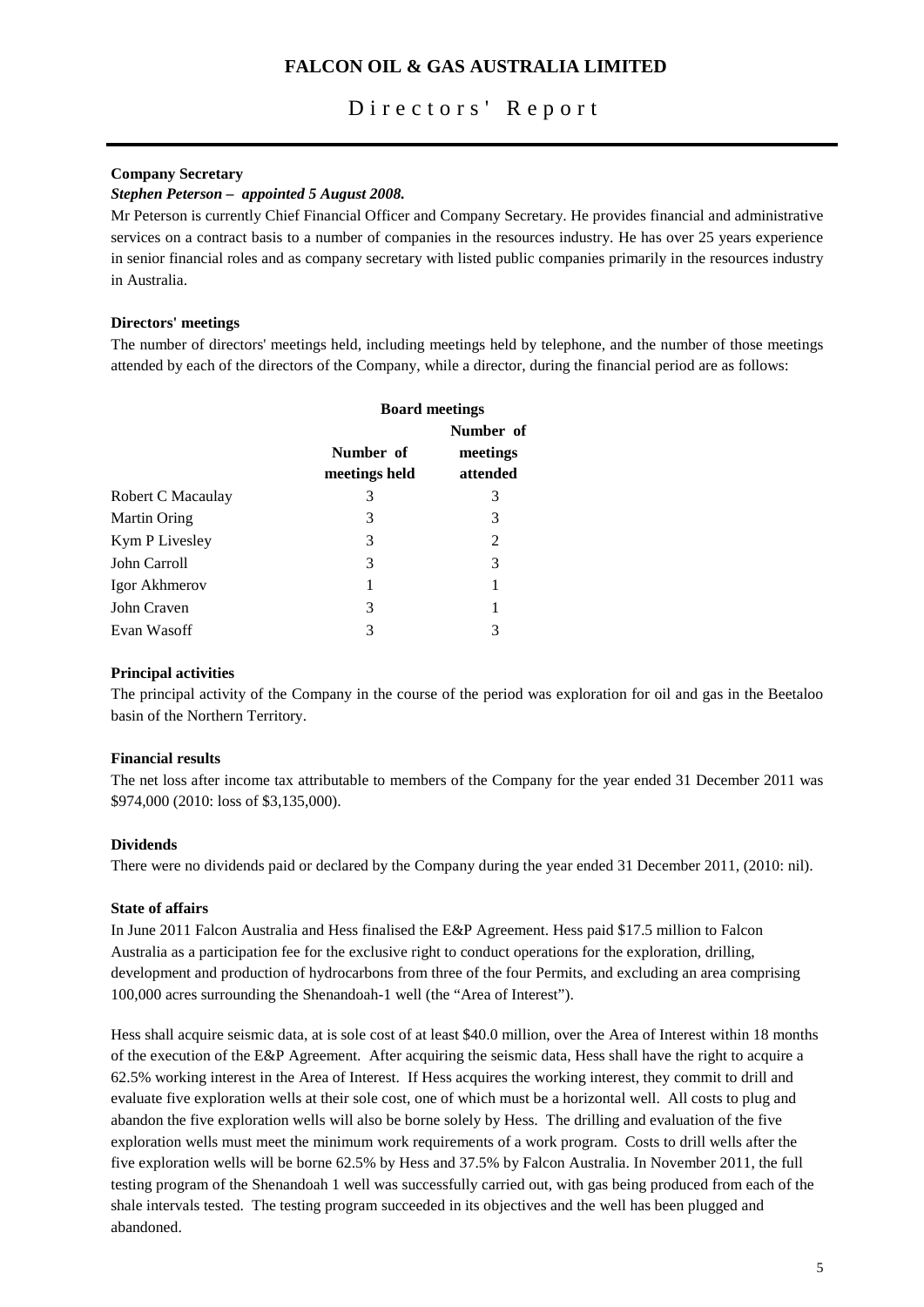Directors' Report

There were no other significant changes in the state of affairs of the Company that occurred during the year under review.

### **Operating and financial review**

The operating and financial review of the Company during the year is detailed on pages 1 to 2 of this report.

### **Environmental regulation**

The Company's operations are subject to Australian Commonwealth and Northern Territory environmental regulations and legislation. The Board believes the Company has adequate systems in place for the management of its environmental requirements and is not aware of any significant breach of those environmental requirements as they apply to the Company.

### **Events subsequent to balance date**

There were no significant events after balance date.

### **Likely developments**

Further information as to likely developments in the operations of the Company and the expected results of those operations in subsequent years has not been included in this report because disclosure of this information would be likely to result in unreasonable prejudice to the Company.

### **Indemnification of officers and auditors**

During or since the end of the financial year, the Company has not indemnified or made a relevant agreement to indemnify an officer or auditor of the Company against a liability incurred by such an officer or auditor.

In addition, the Company has not paid or agreed to pay, a premium in respect of a contract insuring against a liability incurred by an officer or auditor.

### **Lead Auditor's Independence Declaration under Section 307C of the Corporations Act 2001**

The lead auditor's independence declaration is set out on page 7 and forms part of the directors' report for the year ended 31 December 2011.

Signed this 20 day of April 2012 in accordance with a resolution of the Board of Directors:

Rutacaulay

**\_\_\_\_\_\_\_\_\_\_\_\_\_\_\_\_\_ Robert Macaulay Director**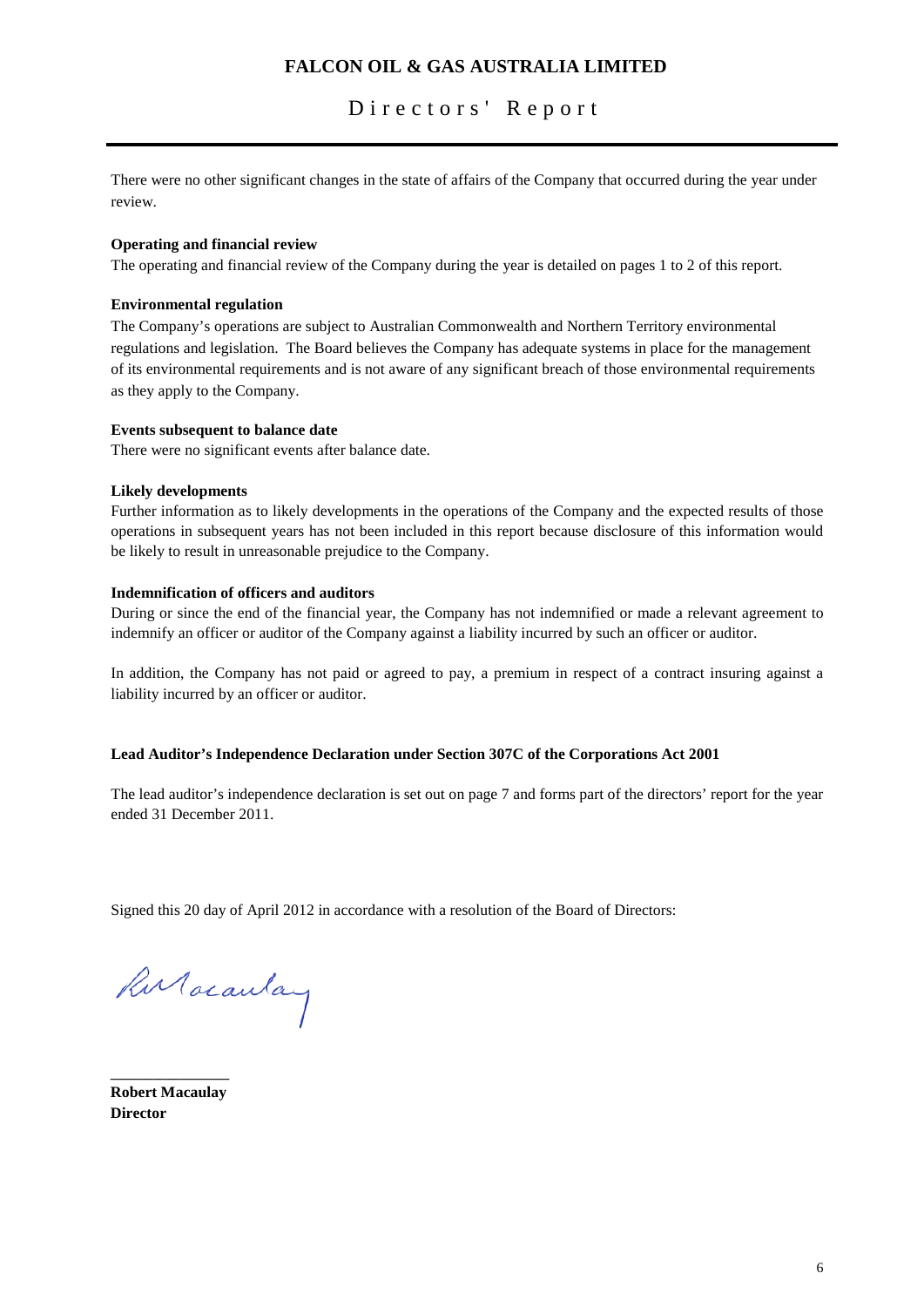

#### *Lead Auditor's Independence Declaration under Section 307C of the Corporations Act 2001*

To: the directors of Falcon Oil & Gas Australia Limited

I declare that, to the best of my knowledge and belief, in relation to the audit for the financial year ended 31 December 2011 there have been:

- (i) no contraventions of the auditor independence requirements as set out in the Corporations Act 2001 in relation to the audit; and
- (ii) no contraventions of any applicable code of professional conduct in relation to the audit.

KimG

KPMG

Stephen Board Partner

Brisbane 20 April 2012

> KPMG, an Australian partnership and a member firm of the KPMG network of independent member firms affiliated with KPMG International Cooperative ("KPMG International"), a Swiss entity.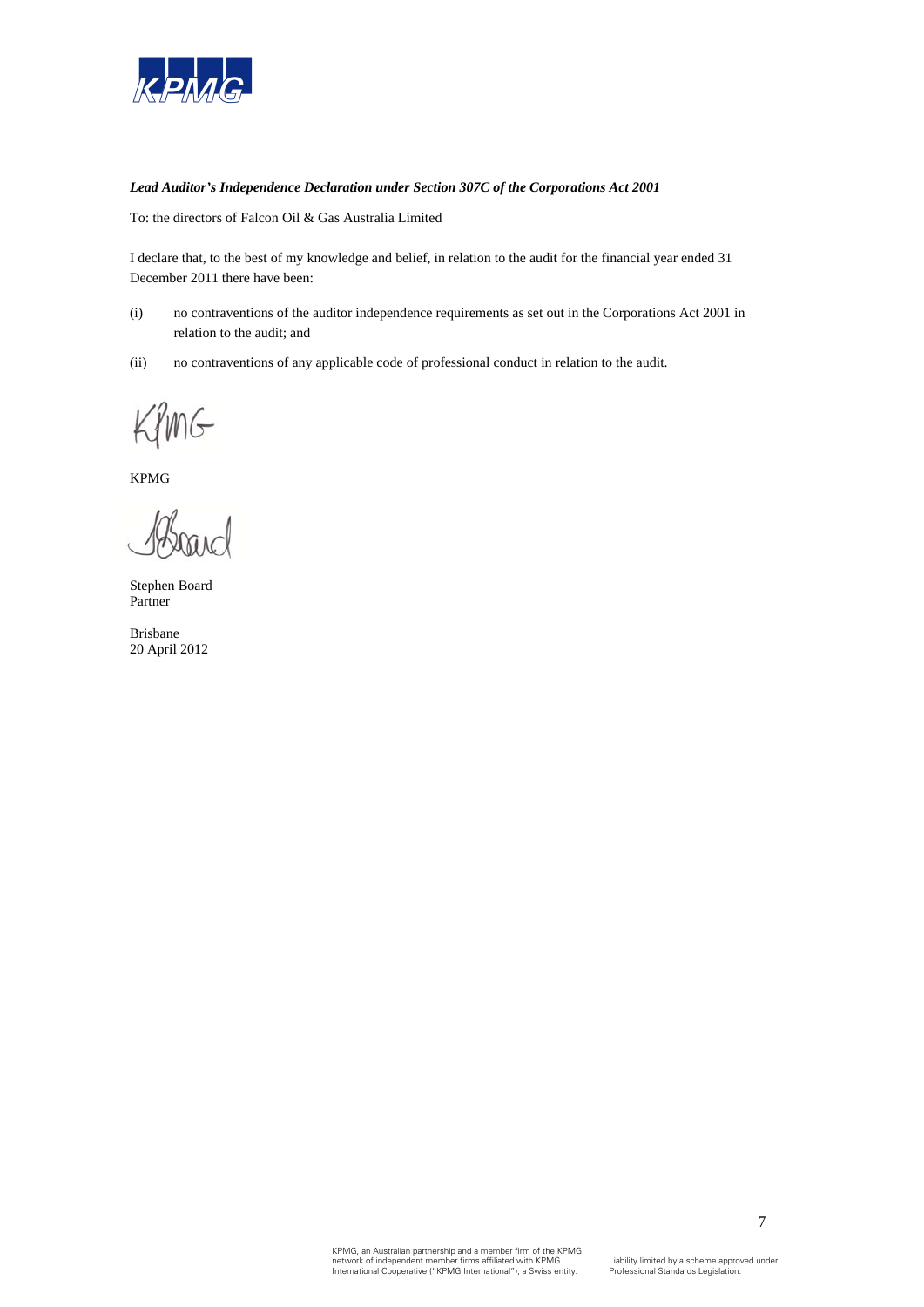# Statement of Comprehensive Income for the year ended 31 December 2011

|                                                |              | <b>Year Ended</b> | Year Ended       |
|------------------------------------------------|--------------|-------------------|------------------|
|                                                |              | 31 December 2011  | 31 December 2010 |
|                                                | <b>Notes</b> | <b>US\$'000</b>   | US\$'000         |
| <b>Revenue</b>                                 |              |                   |                  |
| Revenue                                        |              |                   |                  |
| <b>Expenses</b>                                |              |                   |                  |
| Accounting & Audit Fees                        |              | 126               | 102              |
| <b>Consultants Fees</b>                        |              | 258               | 111              |
| <b>Directors Fees</b>                          |              | 41                | 30               |
| <b>Management Fees</b>                         |              |                   |                  |
| <b>Legal Expenses</b>                          |              | 154               | 153              |
| <b>Travel Expenses</b>                         |              | 297               | 897              |
| Miscellaneous                                  |              | 162               | 58               |
| Joint Venture Marketing                        |              |                   | 2,057            |
| Management Fee                                 |              | 240               |                  |
| <b>Results from operating activities</b>       |              | (1,278)           | (3,408)          |
| Financial income                               |              | 1                 | $\mathbf{1}$     |
| Financial expenses                             |              |                   |                  |
| - Foreign Currency Exchange Gains              |              | 303               | 272              |
| Net financing gains                            |              | 304               | 273              |
| Loss before tax                                |              | (974)             | (3, 135)         |
| Income tax                                     |              |                   |                  |
| Loss for the period                            |              | (974)             | (3,135)          |
| <b>Other Comprehensive Income</b>              |              |                   |                  |
| <b>Total Comprehensive Loss for the period</b> |              | (974)             | (3, 135)         |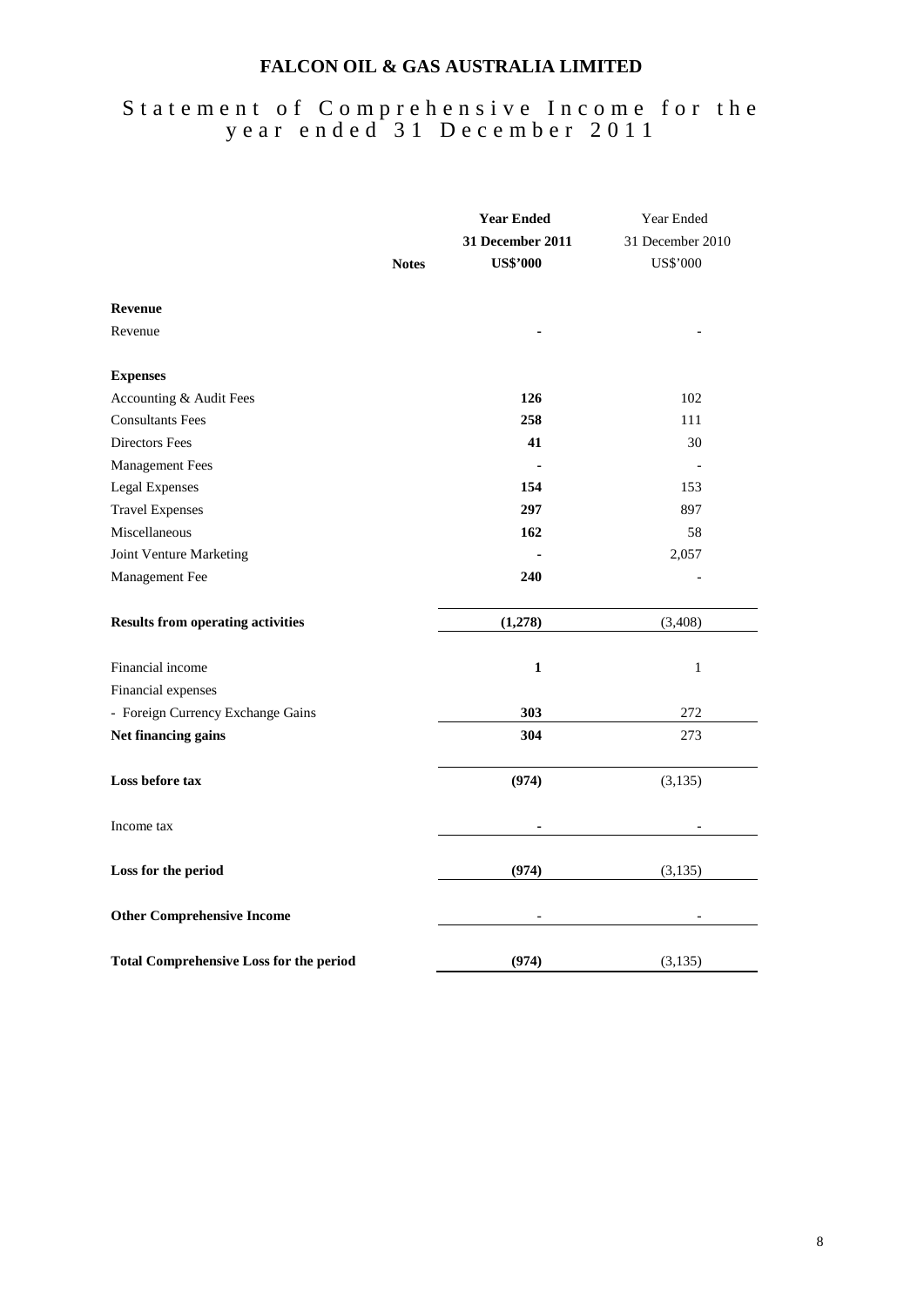# Statement of Financial Position as at 31 December 2011

|                                          |                | 31 December     | 31 December |
|------------------------------------------|----------------|-----------------|-------------|
|                                          |                | 2011            | 2010        |
|                                          | <b>Notes</b>   | <b>US\$'000</b> | US\$'000    |
| <b>Current assets</b>                    |                |                 |             |
| Cash and Cash Equivalents                | $\overline{4}$ | 1,914           | 5,421       |
| Receivables                              | 5              | 926             | 428         |
| <b>Total current assets</b>              |                | 2,840           | 5,849       |
| <b>Non-current assets</b>                |                |                 |             |
| Property Plant & Equipment               | 6              |                 | 1,666       |
| <b>Exploration and Evaluation Assets</b> | 7              | 48,221          | 50,592      |
| Other                                    | 8              | 487             | 487         |
| <b>Total non-current assets</b>          |                | 48,708          | 52,745      |
|                                          |                |                 |             |
| <b>Total assets</b>                      |                | 51,548          | 58,594      |
| <b>Current liabilities</b>               |                |                 |             |
| Payables and Accruals                    | 9              | 2,639           | 391         |
| <b>Related Party Loans</b>               | 10             | 7,826           | 16,015      |
| <b>Total current liabilities</b>         |                | 10,465          | 16,406      |
| <b>Non-current liabilities</b>           |                |                 |             |
| Other                                    | 11             | 150             | 281         |
| <b>Total non-current liabilities</b>     |                | 150             | 281         |
|                                          |                |                 |             |
| <b>Total liabilities</b>                 |                | 10,615          | 16,687      |
| <b>Net Assets</b>                        |                | 40,933          | 41,907      |
|                                          |                |                 |             |
| <b>Equity</b>                            |                |                 |             |
| <b>Issued Capital</b>                    | 12             | 43,559          | 43,559      |
| <b>Option Reserve</b>                    | 12             | 2,083           | 2,083       |
| <b>Retained Losses</b>                   | 12             | (4,709)         | (3,735)     |
| <b>Total equity</b>                      |                | 40,933          | 41,907      |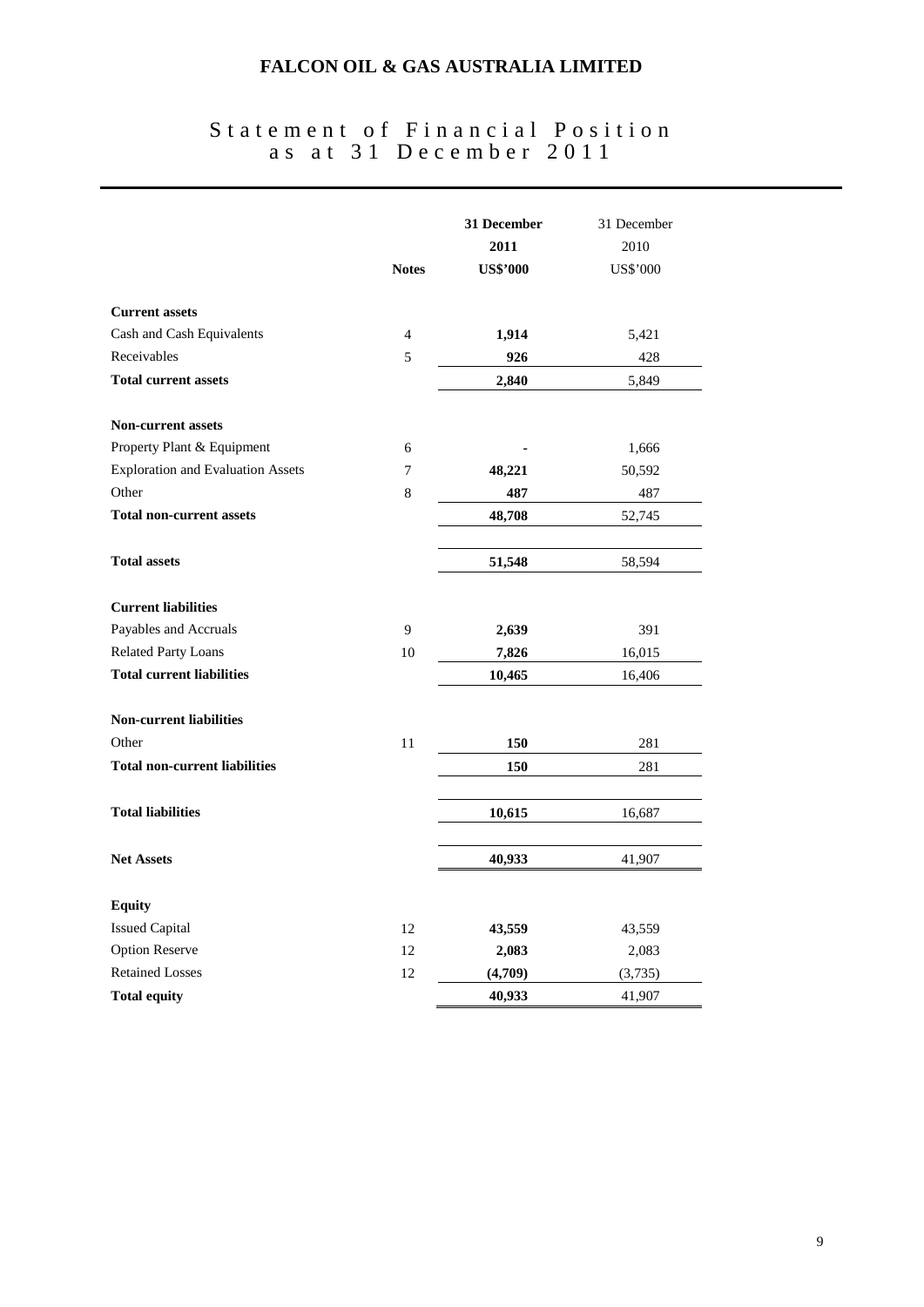# Statement of Cash Flows for the year ended 31 December 2011

|                                               |              | <b>Year Ended</b> | Year Ended       |
|-----------------------------------------------|--------------|-------------------|------------------|
|                                               |              | December 2011     | 31 December 2010 |
|                                               | <b>Notes</b> | <b>US\$'000</b>   | <b>US\$'000</b>  |
| <b>Cash flows from operating activities</b>   |              |                   |                  |
| Cash payments in the course of operations     |              | (1,308)           | (3,206)          |
| <b>Interest Received</b>                      |              | 1                 | 1                |
| Realise FX gains                              |              | 303               | 272              |
| Net cash flows from operating activities      | 13           | (1,004)           | (2,933)          |
| <b>Cash flows from investing activities</b>   |              |                   |                  |
| Proceeds from sale of Property, Plant &       |              |                   |                  |
| Equipment                                     |              | 618               |                  |
| Exploration & evaluation                      |              | (14, 042)         | (1,201)          |
| Proceeds from farm out of project             |              | 19,609            |                  |
| Other non-current assets                      |              | (499)             | 1,216            |
| Net cash flows from investing activities      |              | 5,686             | 15               |
| <b>Cash flows from financing activities</b>   |              |                   |                  |
| Proceeds from share issue                     |              |                   | 6,313            |
| Cost of issue of shares                       |              |                   | (671)            |
| Proceeds from related party loans             |              |                   | 2,553            |
| Repayment of related party loans              |              | (8,189)           |                  |
| Net cash flows from financing activities      |              | (8, 189)          | 8,195            |
| Net increase in Cash and Cash Equivalents     |              | (3,507)           | 5,277            |
| Cash and Cash Equivalents at the beginning of |              |                   |                  |
| the financial period                          |              | 5,421             | 144              |
| Effect of exchange rate fluctuations on Cash  |              |                   |                  |
| and Cash Equivalents                          |              |                   |                  |
| Cash and Cash Equivalents at the end of       |              |                   |                  |
| the financial period                          | 4            | 1,914             | 5,421            |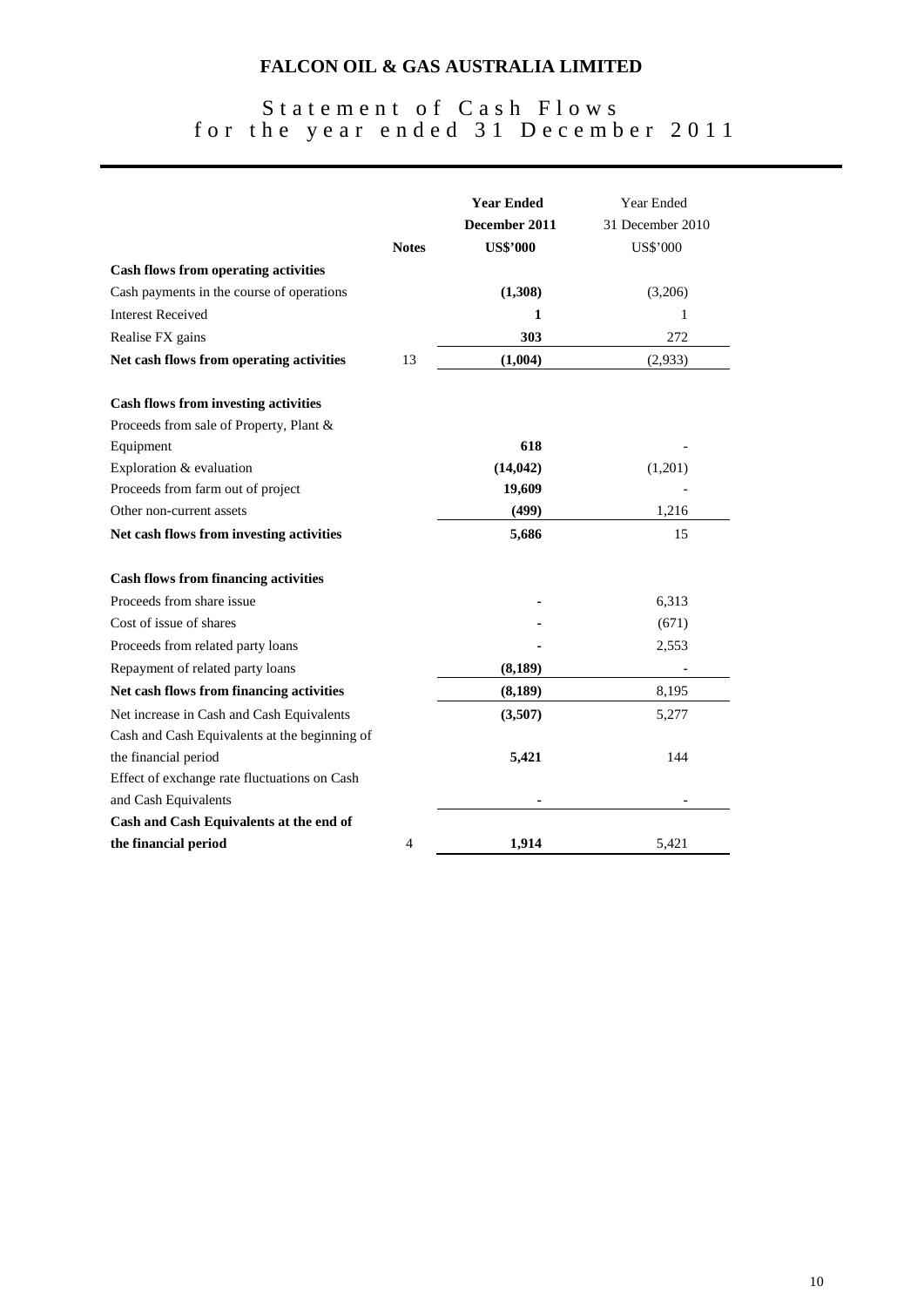# Statement of Changes in Equity for the year ended 31 December 2011

|                                                  | <b>Notes</b> | <b>Issued</b><br>Capital<br><b>US\$'000</b> | <b>Options</b><br><b>Reserve</b><br><b>US\$'000</b> | <b>Retained</b><br><b>Losses</b><br><b>US\$'000</b> | <b>Total</b><br><b>Equity</b><br><b>US\$'000</b> |
|--------------------------------------------------|--------------|---------------------------------------------|-----------------------------------------------------|-----------------------------------------------------|--------------------------------------------------|
| <b>Balance 1 January 2011</b>                    |              | 43,559                                      | 2,083                                               | (3,735)                                             | 41,907                                           |
| Loss for the year                                |              | $\overline{\phantom{0}}$                    |                                                     | (974)                                               | (974)                                            |
| Other comprehensive income                       |              |                                             |                                                     |                                                     |                                                  |
| <b>Total comprehensive income</b>                |              |                                             |                                                     | (974)                                               | (974)                                            |
| Issue of share capital, net of share issue costs |              | $\overline{\phantom{a}}$                    | $\overline{\phantom{a}}$                            |                                                     |                                                  |
| Issue of options                                 |              | $\overline{\phantom{a}}$                    | ۰                                                   | ٠                                                   | ٠                                                |
| Balance as at 31 December 2011                   |              | 43.559                                      | 2.083                                               | (4.709)                                             | 40.933                                           |

|                                                  |              | <b>Issued</b>   | <b>Options</b>  | <b>Retained</b> | <b>Total</b>    |
|--------------------------------------------------|--------------|-----------------|-----------------|-----------------|-----------------|
|                                                  |              | Capital         | <b>Reserve</b>  | <b>Losses</b>   | <b>Equity</b>   |
|                                                  | <b>Notes</b> | <b>US\$'000</b> | <b>US\$'000</b> | <b>US\$'000</b> | <b>US\$'000</b> |
| Balance as at 1 January 2010                     |              |                 |                 | (600)           | (600)           |
| Loss for the year                                |              | $\overline{a}$  |                 | (3,135)         | (3,135)         |
| Other comprehensive income                       |              |                 |                 |                 |                 |
| Total comprehensive income                       |              | -               |                 | (3,135)         | (3,135)         |
| Issue of share capital, net of share issue costs |              | 43.559          |                 |                 | 43,559          |
| Issue of options                                 |              |                 | 2,083           |                 | 2,083           |
| <b>Balance as at 31 December 2010</b>            |              | 43.559          | 2.083           | (3.735)         | (41.907)        |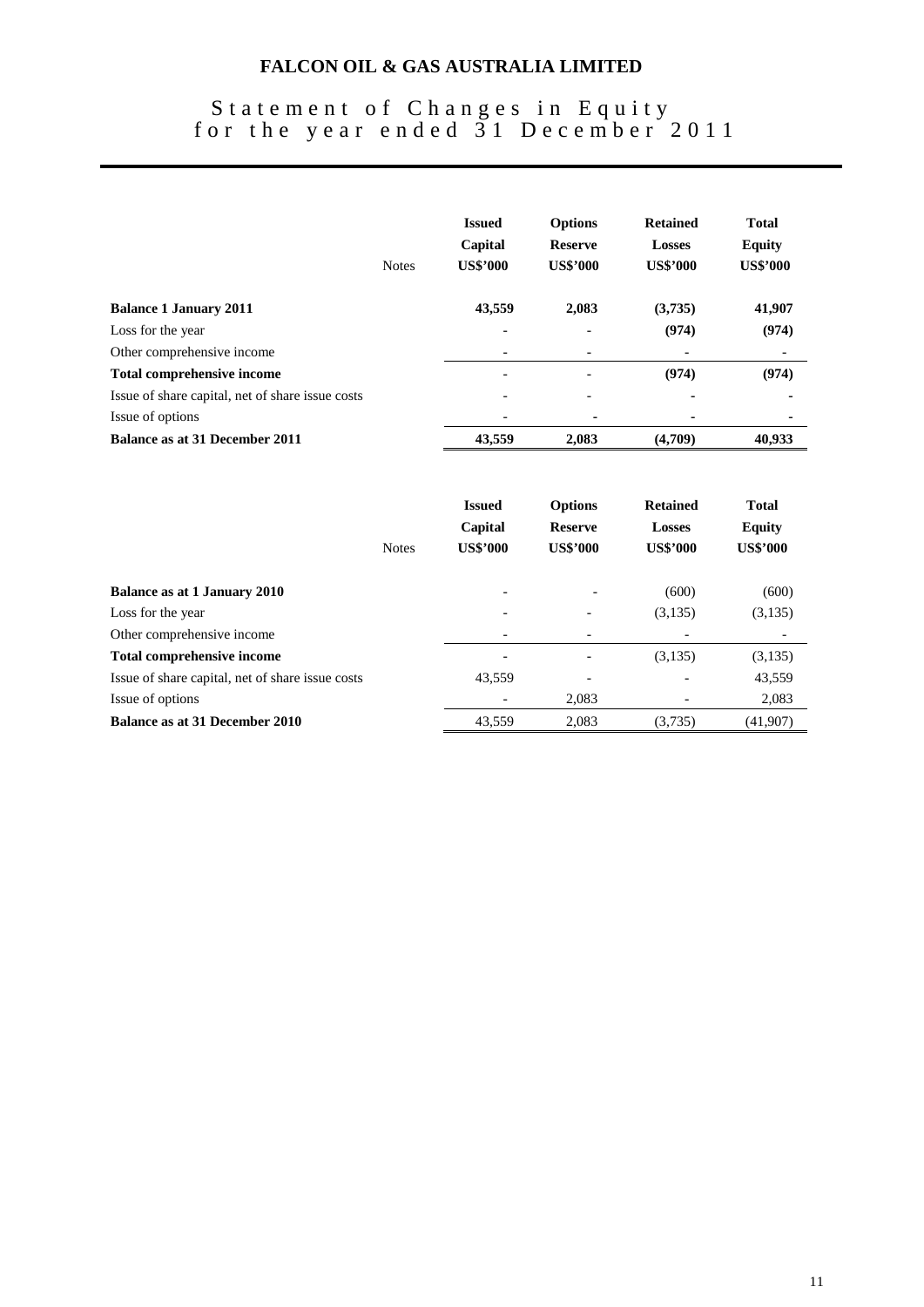## Notes to the Financial Statements for the year ended 31 December 2011

#### **NOTE 1 - REPORTING ENTITY**

Falcon Oil & Gas Australia Limited (the 'Company' or 'Falcon Australia") is a company domiciled in Australia. The Company was incorporated on 21 August 2008.

### **NOTE 2 - BASIS OF PREPARATION**

#### **(a) Statement of compliance**

The special purpose financial report has been prepared in accordance with the requirements of the Corporations Act 2001 and the recognition and measurement aspects of all applicable Australian Accounting Standards ("AASBs") adopted by the Australian Accounting Standards Board ("AASB"). The directors have determined that the Company is not a reporting entity.

The financial report does not include the disclosure requirements of all AASBs except for the following minimum requirements:

- AASB 101 Presentation of Financial Statements
- AASB 107 Cash Flow Statements
- AASB 108 Accounting Policies, Changes in Accounting Estimates and Errors
- AASB 1048 Interpretation and Application of Standards.
- AASB 124 Related Party Disclosures.

The financial report was authorised for issue by the directors on 20 April 2012.

#### **(b) Basis of measurement**

The financial statements have been prepared on the historical cost basis.

#### **(c) Functional and presentation currency**

These financial statements are presented in United States dollars, which is the Company's functional currency. All amounts are rounded to the nearest \$'000 unless otherwise stated.

#### **(d) Use of estimates and judgements**

The preparation of financial statements requires management to make judgements, estimates and assumptions that affect the application of accounting policies and the reported amounts of assets, liabilities, income and expenses. Actual results may differ from these estimates.

Estimates and underlying assumptions are reviewed on an ongoing basis. Revisions to accounting estimates are recognised in the period in which the estimate is revised and in any future periods affected.

In particular, information about significant areas of estimation uncertainty and critical judgements in applying accounting policies that have the most significant effect on the amount recognised in the financial statements are described in the following notes:

- Note 7 Exploration and Evaluation Assets
- Note 11 Asset Retirement Obligation
- Note  $2(e)$  Going Concern

#### **(e) Going Concern**

The financial statements as of 31 December 2011 have been prepared on the basis that the Company is a going concern. That is, be able to pay its debts as and when they fall due.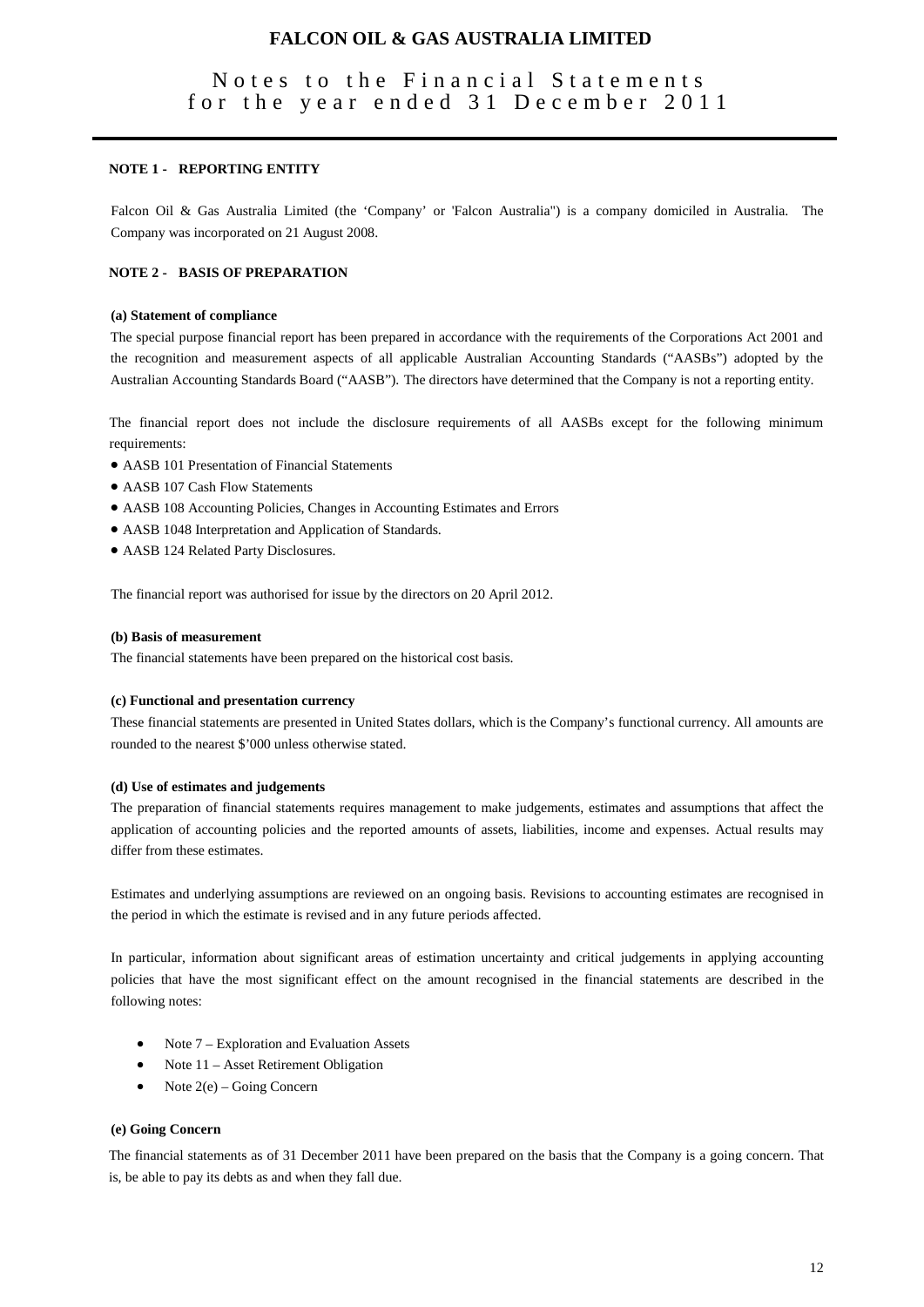### Notes to the Financial Statements for the year ended 31 December 2011

#### **NOTE 2 - BASIS OF PREPARATION (Continued)**

The Company is reliant on its shareholders for ongoing financial assistance, in the form of the shareholder loans in order to operate as a going concern.

In the near term, the Company's ability to continue as a going concern is dependent upon the continued financial support from Falcon Oil & Gas Ltd (the 73% shareholder and parent entity of the Company) as detailed in note 10 and its ability to access cash to finance its upcoming capital commitments. Additional capital may be sought from existing shareholders, the issuance of shares to other parties or the disposal of certain or parts of certain assets.

The financial statements of Falcon Oil & Gas Ltd for the year ended 31 December 2011 are expected to disclose that:

"......*The Company's ability to continue as a going concern in the short term is dependent upon its ability to raise additional capital from the sale of additional common shares or other debt or equity instruments and/or to secure an industry partner for its operations in Hungary and South Africa. . There is no assurance that additional capital will be available to the Company on acceptable terms or at all, or that an industry partner will be secured.*

*In the longer term, the recoverability of the carrying value of the Company's long-lived assets is dependent upon the Company's ability to preserve its interest in the underlying petroleum and natural gas properties, the discovery of economically recoverable reserves, the achievement of profitable operations, and the ability of the Company to obtain financing to support its acquisition, exploration, development and production activities."*

Accordingly, there is an inherent uncertainty as to whether the parent entity will be able to continue to provide financial support to the Company.

Management is of the view that the Company will be able to access such funds in the near future. However, there is no assurance such additional capital will be available.

In the event that the Company does not obtain additional funding, it may not be able to continue its operations as a going concern and therefore may not be able to realise its assets and extinguish its liabilities in the ordinary course of operations and at the amounts stated in the financial report.

#### **NOTE 3 - SIGNIFICANT ACCOUNTING POLICIES**

The accounting policies set out below have been applied consistently to all periods presented in financial report.

#### **Trade and other receivables**

Trade and other receivables are stated at their amortised cost less provision for doubtful debts.

#### **Cash and cash equivalents**

Cash and cash equivalents comprise cash balances and call deposits.

#### **Property Plant & Equipment**

Items of property, plant and equipment are stated at cost, less accumulated depreciation and accumulated impairment charges.

#### **Exploration and Evaluation Costs**

Exploration and evaluation expenditure, including the costs of acquiring licences, are capitalised as intangible exploration and evaluation assets on an area of interest basis, less any impairment losses. Costs incurred before the Company has obtained the legal rights to explore an area are recognised in the comprehensive income statement.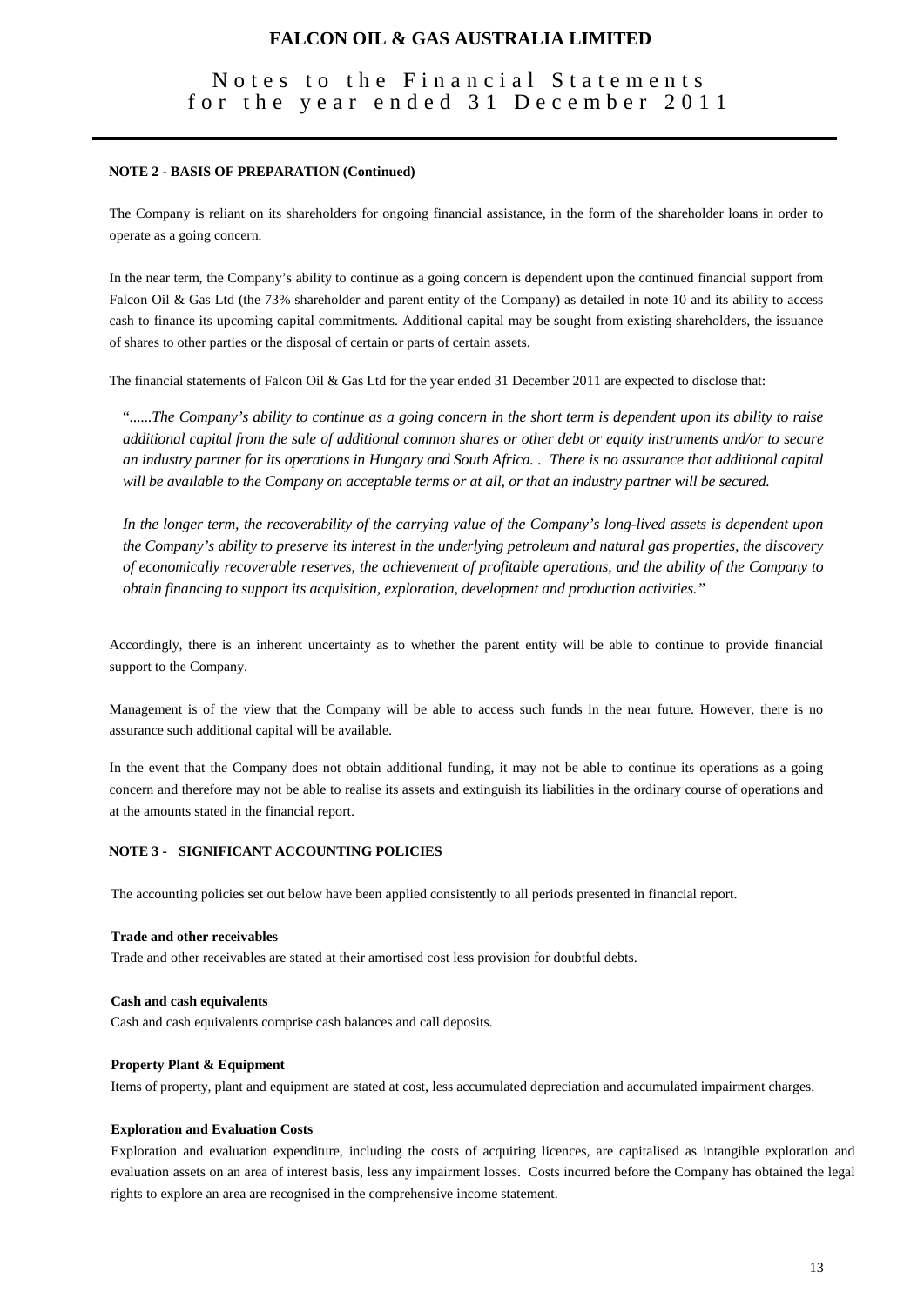## Notes to the Financial Statements for the year ended 31 December 2011

#### **NOTE 3 – SIGNIFICANT ACCOUNTING POLICIES (Continued)**

Exploration and evaluation assets are only recognised if the rights of the area of interest are current and either:

- the expenditures are expected to be recouped through successful development and exploitation of the area of interest; or
- activities in the area of interest have not at the reporting date, reached a stage which permits a reasonable assessment of the existence or otherwise of economically recoverable reserves and active and significant operations in, or in relation to, the area of interest are continuing.

Exploration and evaluation assets are assessed for impairment if sufficient data exists to determine technical feasibility and commercial viability and facts and circumstances suggest that the carrying amount exceeds the recoverable amount. For the purposes of impairment testing, exploration and evaluation assets are allocated to cash-generating units to which the exploration activity relates. The cash generating unit shall not be larger than the area of interest.

Once the technical feasibility and commercial viability of the extraction of mineral resources in an area of interest are demonstrable, exploration and evaluation assets attributable to that area of interest are first tested for impairment and then reclassified to developing mine properties.

#### **Impairment**

The carrying amounts of the Company's assets, other than deferred tax assets, are reviewed at each balance sheet date to determine whether there is any indication of impairment. If any such indication exists, the asset's recoverable amount is estimated.

An impairment loss is recognised whenever the carrying amount of an asset or its cash-generating unit exceeds its recoverable amount. Impairment losses are recognised in the statement of comprehensive income, unless an asset has previously been revalued, in which case the impairment loss is recognised as a reversal to the extent of that previous revaluation with any excess recognised through profit or loss.

#### *Calculation of recoverable amount*

The recoverable amount of assets is the greater of their fair value less costs to sell and value in use. In assessing value in use, the estimated future cash flows are discounted to their present value using a pre-tax discount rate that reflects current market assessments of the time value of money and the risks specific to the asset. For an asset that does not generate largely independent cash inflows, the recoverable amount is determined for the cash-generating unit to which the asset belongs.

#### *Reversals of impairment*

An impairment loss is reversed only to the extent that the asset's carrying amount does not exceed the carrying amount that would have been determined, net of depreciation or amortisation, if no impairment loss had been recognised.

#### **Share capital**

#### *Transaction costs*

Transaction costs of an equity transaction are accounted for as a deduction from equity, net of any related income tax benefit.

#### *Dividends*

Dividends are recognised as a liability in the period in which they are declared.

#### **Interest bearing borrowings**

Interest bearing borrowings are recognised initially at fair value less attributable transaction costs. Subsequent to initial recognition, interest bearing borrowings are stated at amortised cost with any difference between cost and redemption value being recognised in the statement of comprehensive income over the period of the borrowings on an effective interest basis.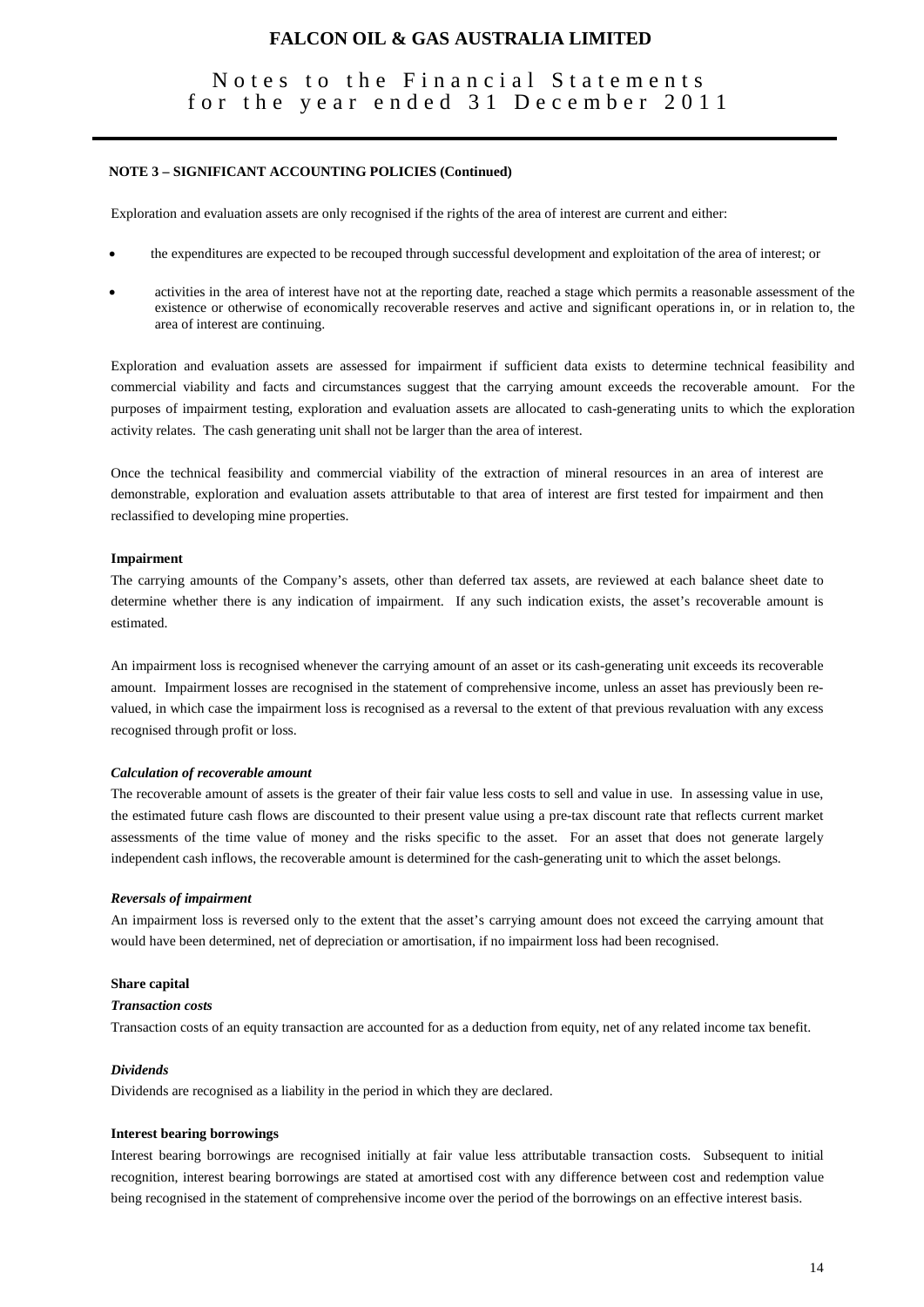### Notes to the Financial Statements for the year ended 31 December 2011

#### **NOTE 3 – SIGNIFICANT ACCOUNTING POLICIES (Continued)**

#### **Trade and other payables**

Trade and other payables are stated at their amortised cost. Trade payables are non-interest bearing and are normally settled on 30-day terms.

#### **Revenue**

Sales revenue is recognised in the statement of comprehensive income when the significant risks and rewards of ownership have been transferred to the buyer.

#### **Expenses**

#### *Net financing costs*

Net financing costs comprise interest payable on borrowings calculated using the effective interest method, and interest earned.

Interest revenue is recognised in the statement of comprehensive income as it accrues, using the effective interest method. Dividend income is recognised in the statement of comprehensive income on the date the entity's right to receive payments is established.

#### **Income tax**

Income tax on the statement of comprehensive income for the period comprises current and deferred tax. Income tax is recognised in the statement of comprehensive income except to the extent that it relates to items recognised directly in equity, in which case it is recognised in equity.

Current tax is the expected tax payable on the taxable income for the period, using tax rates enacted or substantially enacted at the balance sheet date, and any adjustment to tax payable in respect of the previous period.

Deferred tax is provided using the balance sheet liability method, providing for temporary differences between the carrying amounts of assets and liabilities for financial reporting purposes and the amounts used for taxation purposes. The following temporary differences are not provided for: the initial recognition of assets or liabilities that affect neither accounting nor taxable profit, and differences relating to investments in subsidiaries to the extent that they will probably not reverse in the foreseeable future. The amount of deferred tax provided is based on the expected manner of realisation or settlement of the carrying amount of assets and liabilities, using tax rates enacted or substantively enacted at the balance sheet date.

A deferred tax asset is recognised only to the extent that it is probable that future taxable profits will be available against which the asset can be utilised. Deferred tax assets are reduced to the extent that it is no longer probable that the related tax benefit will be realised.

Additional income taxes that arise from the distribution of dividends are recognised at the same time as the liability to pay the related dividend.

#### **Goods and services tax**

Revenue, expenses and assets are recognised net of the amount of goods and services tax (GST), except where the amount of GST incurred is not recoverable from the taxation authority. In these circumstances, the GST is recognised as part of the cost of acquisition of the asset or as part of the expense.

Receivables and payables are stated with the amount of GST included. The net amount of GST recoverable from, or payable to, the ATO is included as a current asset or liability in the balance sheet.

Cash flows are included in the statement of cash flows on a gross basis. The GST components of cash flows arising from investing and financing activities which are recoverable from, or payable to, the ATO are classified as operating cash flows.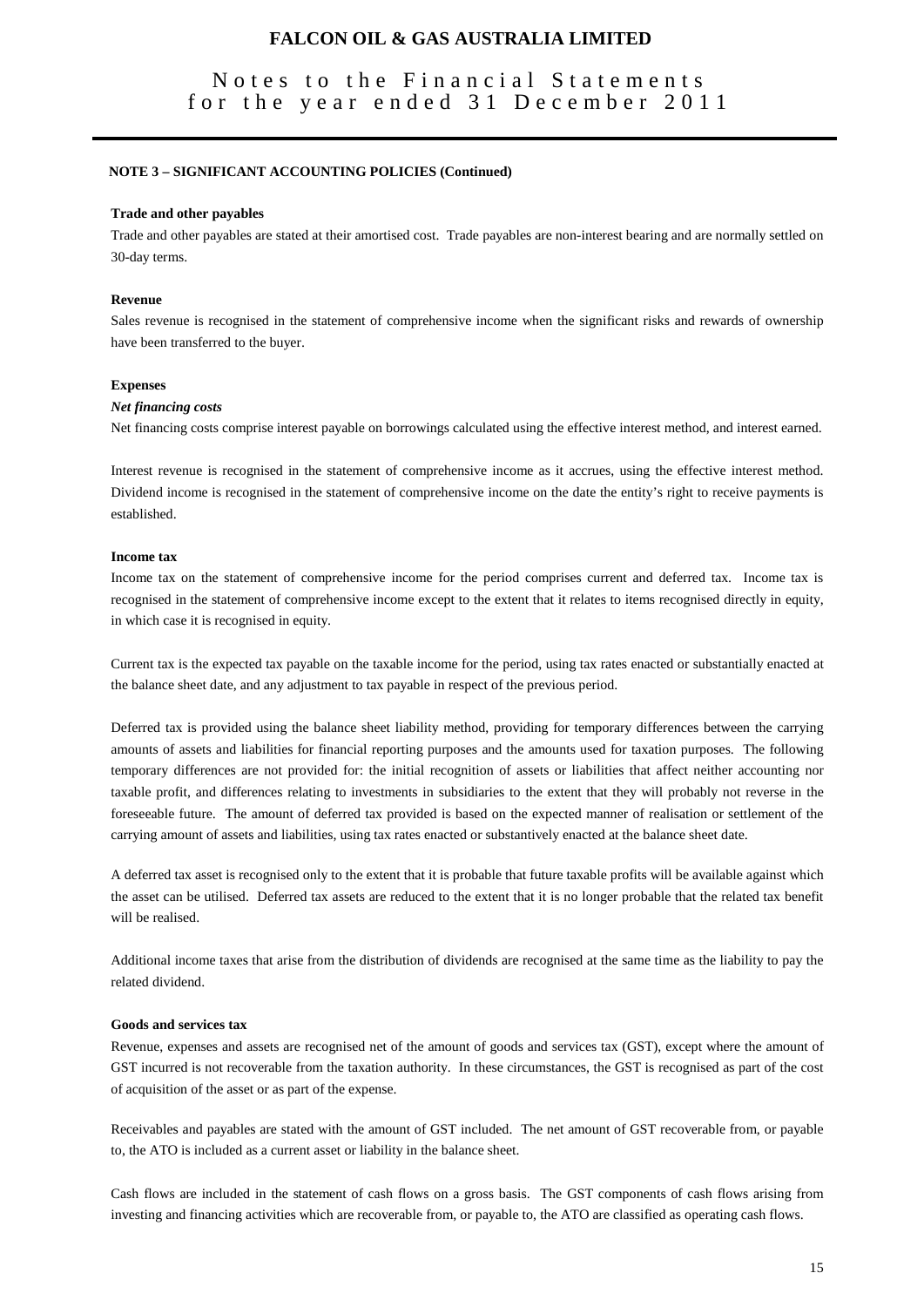### Notes to the Financial Statements for the year ended 31 December 2011

#### **NOTE 3 – SIGNIFICANT ACCOUNTING POLICIES (Continued)**

#### **Determination of fair values**

A number of the Company's accounting policies and disclosures require the determination of fair value, for both financial and non-financial assets and liabilities. Fair values have been determined for measurement and/or disclosure purposes based on the following methods. Where applicable, further information about the assumptions made in determining fair values is disclosed in the notes specific to that asset or liability.

#### *Trade and other receivables*

The fair value of trade and other receivables is estimated as the present value of future cash flows, discounted at the market rate of interest at the reporting date.

#### *Non-derivative financial liabilities*

Fair value, which is determined for disclosure purposes, is calculated based on the present value of future principal and interest cash flows, discounted at the market rate of interest at the reporting date.

#### *New standards and interpretations not yet adopted*

The following standards, amendments to standards and interpretations have been identified as those which may impact the entity in the period of initial application. They are available for early adoption at 31 December 2011, but have not been applied in preparing this financial report:

AASB 1053 Application of Tiers of Australian Standards and AASB 2010-2 Amendments to Australian Standards arising from Reduced Disclosure Requirements apply to entities that prepare special purpose financial statements and will be required to prepare financial statements under either Tier 1 or Tier 2. This standard becomes mandatory for the Company's 31 December 2014 financial statements. The impact on disclosures as a result of the revised standard has not yet been assessed.

AASB 9 Financial Instruments deals with classification and measurement of financial assets. The standard becomes mandatory for the Company's 31 December 2015 financial statements. The impact of the revised standard has not yet been assessed.

AASB 10 Consolidated Financial Statements introduces a new approach to determining which investees should be consolidated. This standard becomes mandatory for the Company's 31 December 2013 financial statements. The impact of the revised standard has not yet been assessed.

AASB 127 Separate Financial Statements carries forward the existing accounting and disclosure requirements for separate financial statements with some minor clarifications. This standard becomes mandatory for the Company's 31 December 2013 financial statements. The impact of this standard is not expected to have a significant impact on the financial statements.

AASB 11 Joint Arrangements introduces a new approach to assessing the obligations and rights to underlying assets and liabilities of a jointly controlled entity. The standard becomes mandatory for the company's 31 December 2013 financial statements. The impact of this standard has not been assessed.

AASB 128 Investments in Associates and Joint ventures has been amended resulting in minor changes to the standard. The standard becomes mandatory for the company's 31 December 2013 financial statements. The impact of this standard has not been assessed.

AASB 12 Disclosures of interests in other entities contains disclosure requirements for entities that have interest in subsidiaries joint arrangements, associates and/or unconsolidated structured entities. The standard becomes mandatory for the company's 31 December 2013 financial statements. The impact of this standard has not been assessed.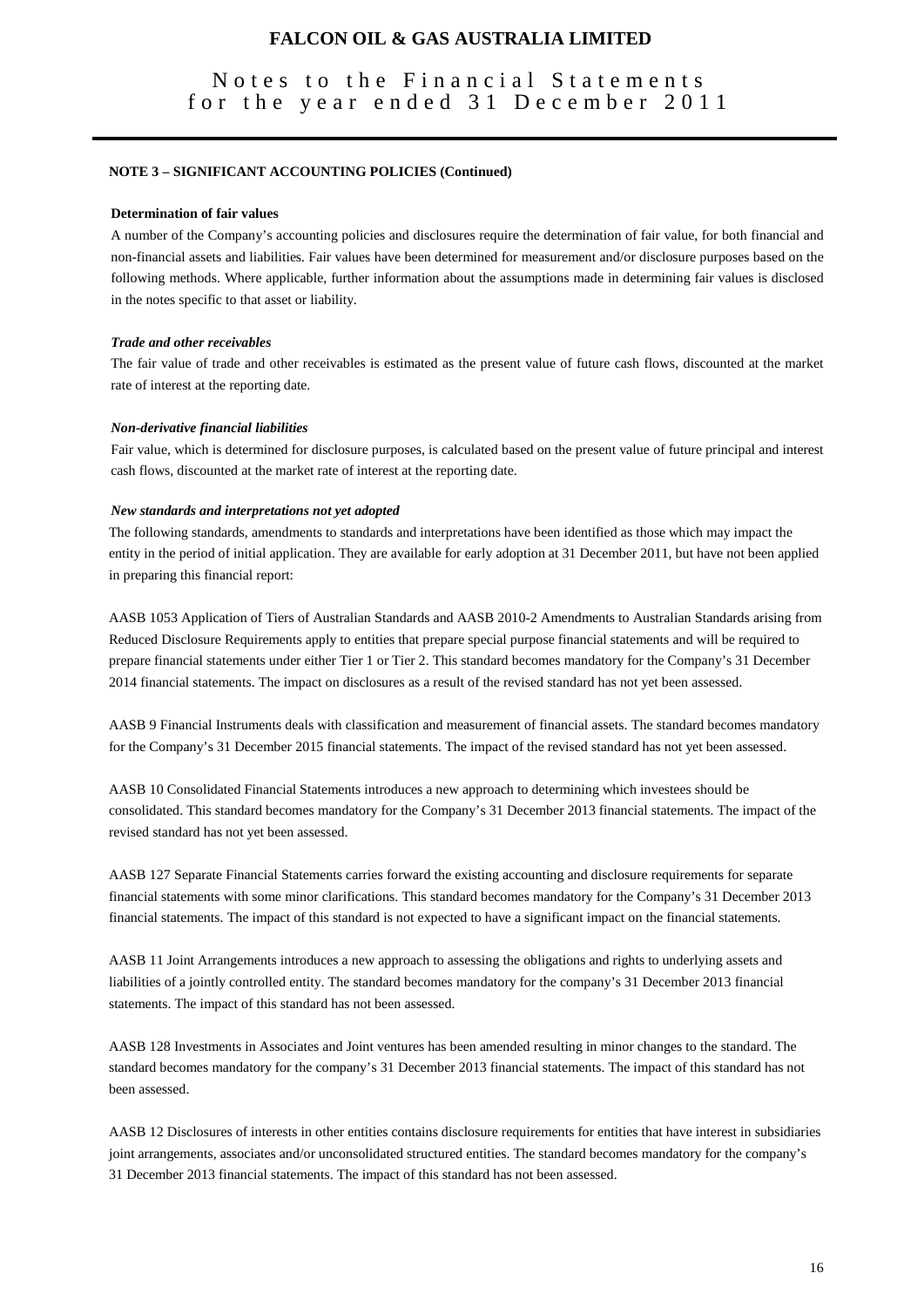# Notes to the Financial Statements for the year ended 31 December 2011

### **NOTE 3 – SIGNIFICANT ACCOUNTING POLICIES (Continued)**

AASB 2011-7 Amends Australian Accounting Standards arising from the consolidated and joint arrangement standards. The standard becomes mandatory for the company's 31 December 2013 financial statements. The impact of this standard has not been assessed.

AASB 13 Fair Value Measurement and AASB 2011-8 further define the measurement of fair value with respect to other AASBs. This standard becomes mandatory for the company's 31 December 2013 financial statements. The impact of this standard is not expected to have significant impact on the financial statements.

AASB 2011-9 Amends Australian Accounting Standards in relation to the presentation of items of comprehensive income. The standard becomes mandatory for the company's 31 December 2013 financial statements. The impact of this standard is not expected to have a significant impact on the financial statements.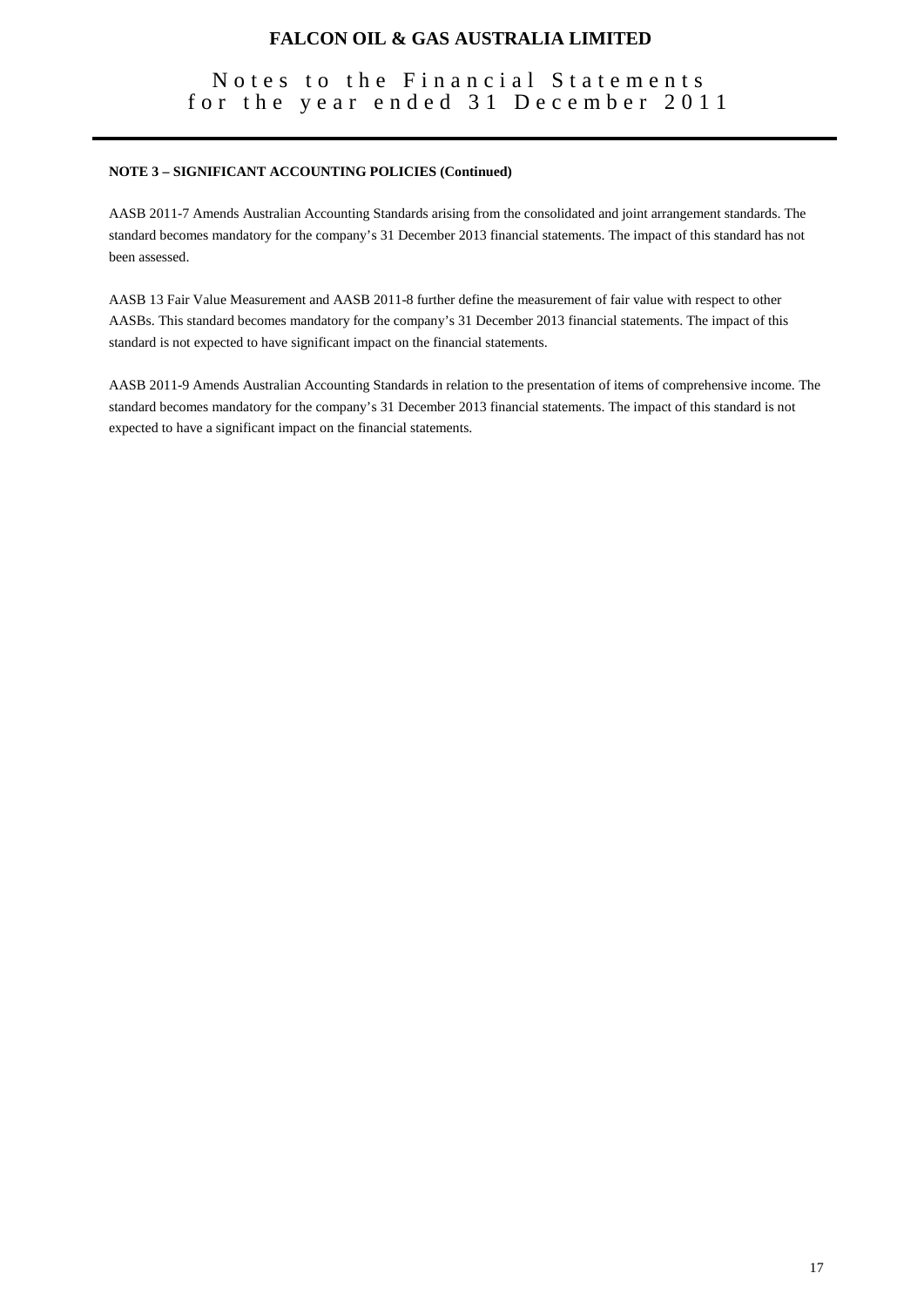# Notes to the Financial Statements for the year ended 31 December 2011

|                                                     | <b>Year Ended</b><br>31 December 2011 | Year Ended<br>31 December 2010 |
|-----------------------------------------------------|---------------------------------------|--------------------------------|
|                                                     | <b>US\$'000</b><br><b>Notes</b>       | US\$'000                       |
| <b>NOTE 4 - CASH &amp; CASH EQUIVALENTS</b>         |                                       |                                |
| Cash at bank                                        | 1,914                                 | 5,421                          |
| <b>NOTE 5 - RECEIVABLES</b>                         |                                       |                                |
| <b>Current</b>                                      |                                       |                                |
| Accounts receivables                                | 679                                   | 254                            |
| Prepayments                                         | 13                                    | 12                             |
| <b>Other Receivables</b>                            | 234                                   | 162                            |
|                                                     | 926                                   | 428                            |
| NOTE 6 - PROPERTY PLANT & EQUIPMENT                 |                                       |                                |
| Cost                                                |                                       |                                |
| Opening balance                                     | 1,666                                 | 1,666                          |
| Transferred to Exploration & Evaluation             | (1,048)                               |                                |
| Disposals the period                                | (618)                                 |                                |
| Balance as at 31 December 2011                      | $\blacksquare$                        | 1,666                          |
|                                                     |                                       |                                |
| Depreciation                                        |                                       |                                |
| Opening balance                                     |                                       |                                |
| Depreciation                                        |                                       |                                |
| Balance as at 31 December 2011                      | ٠                                     | $\blacksquare$                 |
| Net Book Value at 31 December 2011                  |                                       | 1,666                          |
|                                                     |                                       |                                |
| <b>NOTE 7 - EXPLORATION &amp; EVALUATION ASSETS</b> |                                       |                                |
| Cost<br>Opening balance                             | 50,592                                | 37,648                         |
| Acquisition of interests in exploration licences    |                                       | 11,718                         |
| Expenditure in the period                           | 16,190                                | 1,226                          |
| Transferred from Property Plant & Equipment         | 1,048                                 |                                |
| Proceeds of farm out                                | (19,609)                              |                                |
| Balance as at 31 December 2011                      | 48,221                                | 50,592                         |
|                                                     |                                       |                                |
| <b>Depletion &amp; Impairment</b>                   |                                       |                                |
| Opening balance                                     |                                       |                                |
| Depletion & Impairment                              |                                       |                                |
| Balance as at 31 December 2011                      |                                       |                                |
|                                                     |                                       |                                |
| Net Book Value at 31 December 2011                  | 48,221                                | 50,592                         |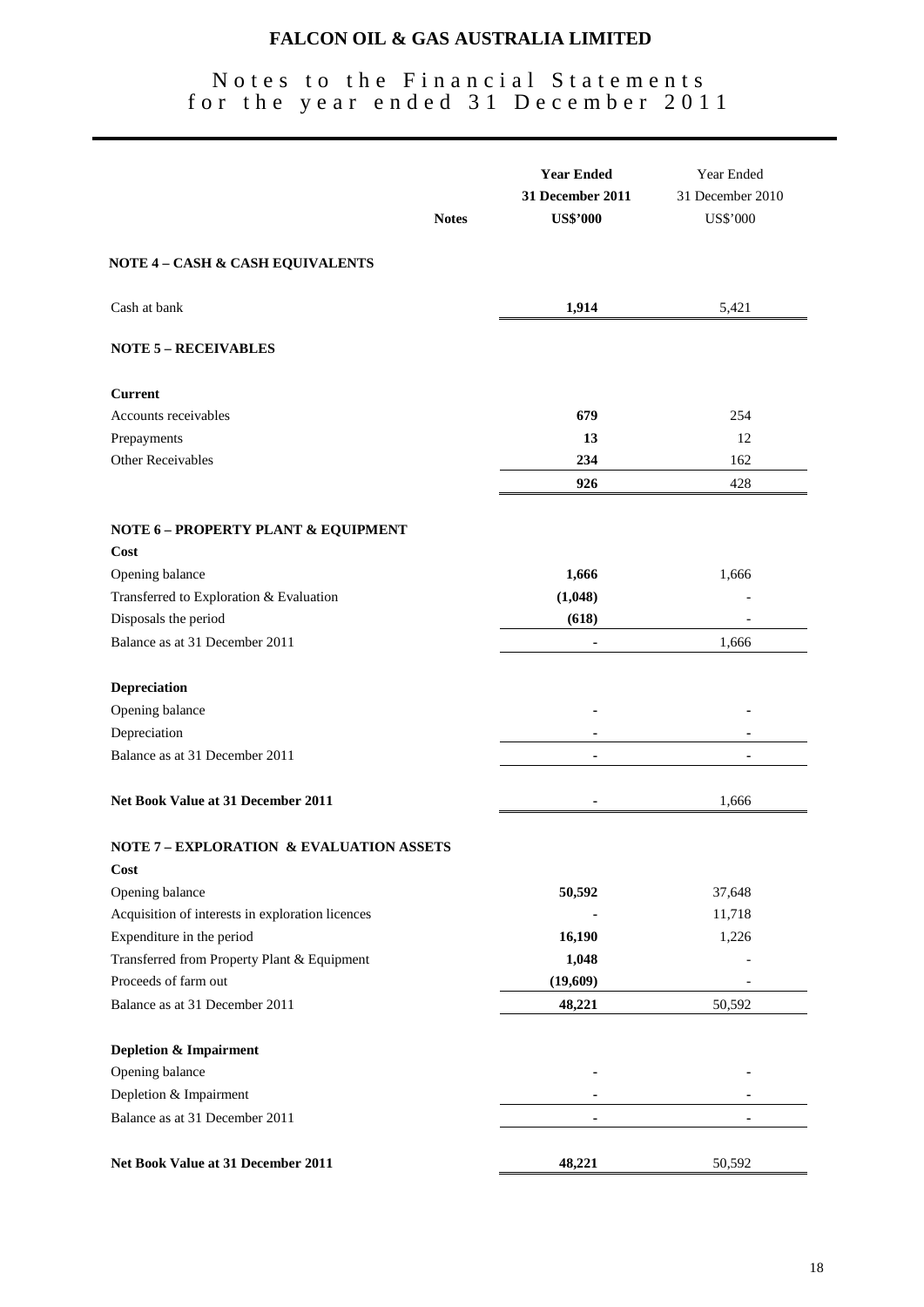Notes to the Financial Statements for the year ended 31 December 2011

#### **NOTE 7 – EXPLORATION & EVALUATION ASSETS (continued)**

In June 2011, the Company and Hess Australia (Beetaloo) Pty. Ltd. ("Hess") closed on an Evaluation and Participation Agreement (the "E&P Agreement"). Under the terms of the E&P Agreement, Hess paid \$17.5 million to the Company as a participation fee for the exclusive right to conduct operations for the exploration, drilling, development and production of hydrocarbons from three of the four Permits, and excluding an area comprising 100,000 acres surrounding the Shenandoah-1 well (the "Area of Interest").

Initially, Hess shall acquire seismic data, at its sole cost of at least \$40.0 million, over the Area of Interest within 18 months of the execution of the E&P Agreement. After acquiring the seismic data, Hess shall have the right to acquire a 62.5% working interest in the Area of Interest. If Hess acquires the working interest, they commit to drill and evaluate five exploration wells at their sole cost, one of which must be a horizontal well. All costs to plug and abandon the five exploration wells will also be borne solely by Hess. The drilling and evaluation of the five exploration wells must meet the minimum work requirements of the work program. Costs to drill wells after the five exploration wells will be borne 62.5% by Hess and 37.5% by Falcon Australia. As of 31 December 2011, Hess had completed approximately \$10 million of the seismic program,

Under existing agreements with two advisors, the Company is obligated to pay a "success fee" in the aggregate amount of 5% for services provided in conjunction with the E&P Agreement with Hess. The success fee is based on the cash or cash-equivalent value of any net amount received directly or indirectly by the Company, including the participation fee and warrants issued by the Canadian parent entity Falcon Oil & Gas Limited, cost of seismic data commitment and cost of drilling commitment.

In November 2011, Falcon Australia, in accordance with the work program for Permit EP 98, completed the testing and stimulation of the Shenandoah-1 well at its sole cost, and the well has been plugged and abandoned. Falcon Australia provided Hess with the data obtained from these activities, and Hess paid Falcon Australia \$2.0 million.

|                                          | <b>Year Ended</b> | Year Ended       |
|------------------------------------------|-------------------|------------------|
|                                          | 31 December 2011  | 31 December 2010 |
|                                          | <b>US\$'000</b>   | US\$'000         |
| <b>NOTE 8 - OTHER NON CURRENT ASSETS</b> |                   |                  |
| Security deposits                        | 487               | 487              |
|                                          | 487               | 487              |
| <b>NOTE 9-PAYABLES &amp; ACCRUALS</b>    |                   |                  |
| Trade payables                           | 2,065             | 327              |
| Accruals                                 | 574               | 64               |
|                                          | 2,639             | 391              |
| <b>NOTE 10 - RELATED PARTY LOANS</b>     |                   |                  |
| <b>Current</b>                           |                   |                  |
| Mako Energy Corporation                  |                   | 487              |
| Falcon Oil & Gas Limited                 | 7,826             | 15,528           |

**7,826** 16,015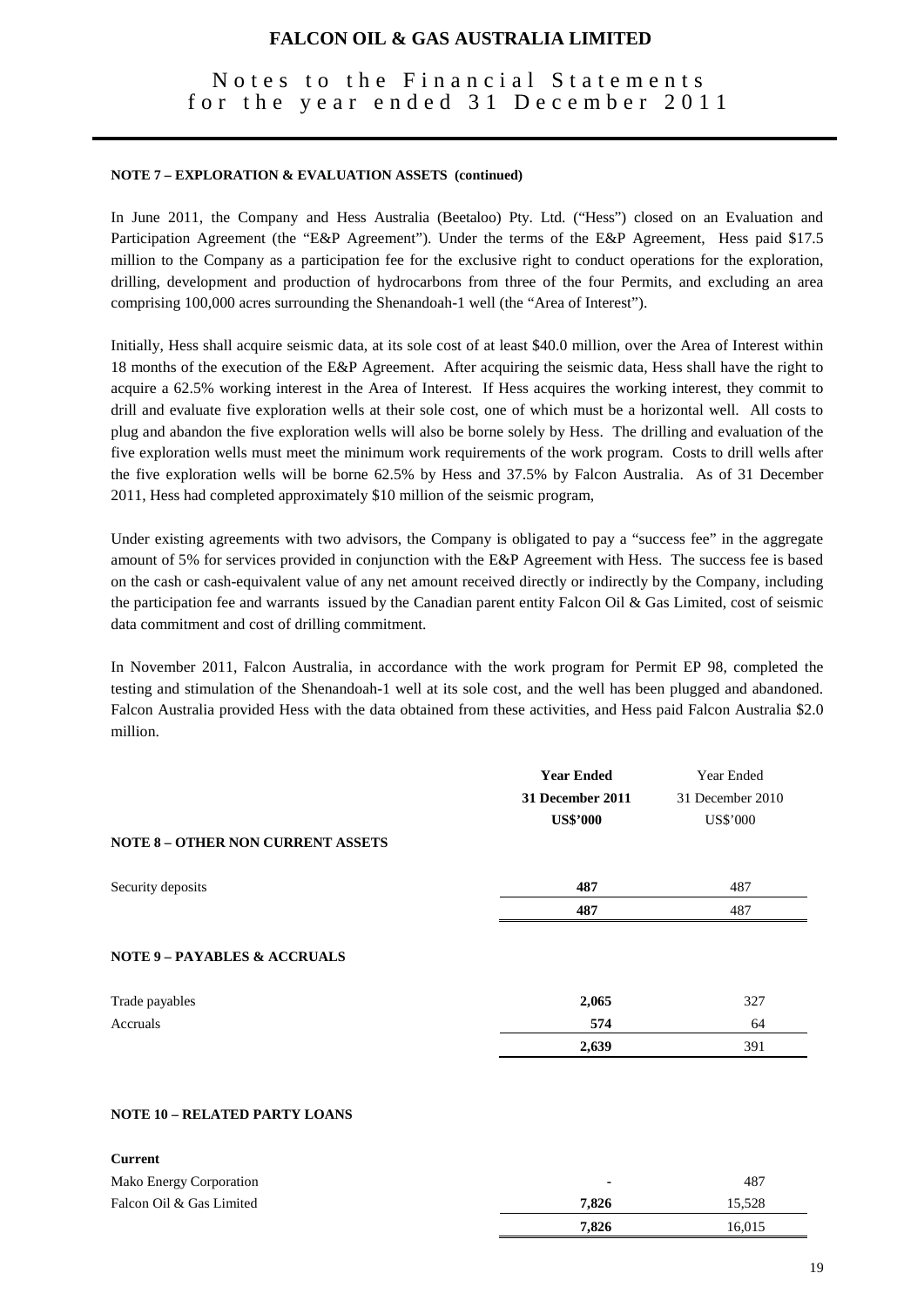## Notes to the Financial Statements for the year ended 31 December 2011

#### **NOTE 10 – RELATED PARTY LOANS (continued)**

The Company's acquisition and exploration expenditure has been primarily funded by way of loans from its holding company, Falcon Oil & Gas Ltd. These loans have been advanced on an interest free basis, repayable on demand, subject to the financial support of Falcon Oil & Gas Ltd noted below.

The Company is dependent upon the financial support of Falcon Oil & Gas Ltd to support the ongoing operations of the Company . The financial support referred to is for a period of 12 months from the date of these financial statements, has been confirmed in writing by Falcon Oil & Gas Ltd, and includes:

- commitment to assist in meeting liabilities as and when they fall due, but only to the extent that money is not otherwise available to meet such liabilities and only for those liabilities which have been previously approved by Falcon Oil & Gas Ltd;
- commitment that Falcon Oil & Gas Ltd will not seek repayment of any amounts owed from Falcon Australia as of 31 December 2011 for a period of not less than 12 months from the date of this report. Falcon Oil & Gas Ltd reserves the right to (i) convert any or all of the amounts due to Falcon Oil & Gas Ltd from Falcon Australia to shares of common stock in Falcon Australia, (ii) be repaid amounts due to it from any proceeds from a joint venture or any other agreement entered into with an unrelated third party, and (iii) be repaid from the proceeds of an IPO or other financing should Falcon Australia enter into such financing arrangement

|                                    | <b>Year Ended</b>                    | Year Ended |
|------------------------------------|--------------------------------------|------------|
|                                    | 31 December 2011<br>31 December 2010 |            |
|                                    | <b>US\$'000</b>                      | US\$'000   |
| <b>NOTE 11 - OTHER LIABILITIES</b> |                                      |            |
| Asset retirement obligation        | 150                                  | 281        |
|                                    | 150                                  | 281        |

The Company makes provision for the rehabilitation of drill sites on a discounted basis. The rehabilitation provision represents the present value of estimated rehabilitation expenditure which would be required to rehabilitate the site at the conclusion of current exploration activities.

| <b>NOTE 12 - CAPITAL &amp; RESERVES</b>          | 31 December   | 31 December   |
|--------------------------------------------------|---------------|---------------|
|                                                  | 2011          | 2010          |
|                                                  | <b>Number</b> | Number        |
| <b>Share capital</b>                             |               |               |
| Opening balance                                  | 206, 363, 237 | 1             |
| Issued during the year                           |               | 206, 363, 236 |
| Ordinary shares on issue – fully paid            | 206, 363, 237 | 206, 363, 237 |
| <b>Options</b>                                   |               |               |
| Opening balance                                  | 6,510,598     |               |
| Issued during the year - expiry 4 June 2013      |               | 5,213,877     |
| Issued during the year - expiry 15 November 2013 |               | 1,296,721     |
| Options on issue                                 | 6,510,598     | 6,510,598     |

Options holders are entitled to receive 1 fully paid ordinary share for each option exercised by payment of \$1.25 per option at any time up to the expiry date.

Holders of ordinary shares are entitled to receive dividends as declared from time to time and are entitled to one vote per share at shareholders' meetings. The Company does not have authorised capital or par value in respect of its issued shares.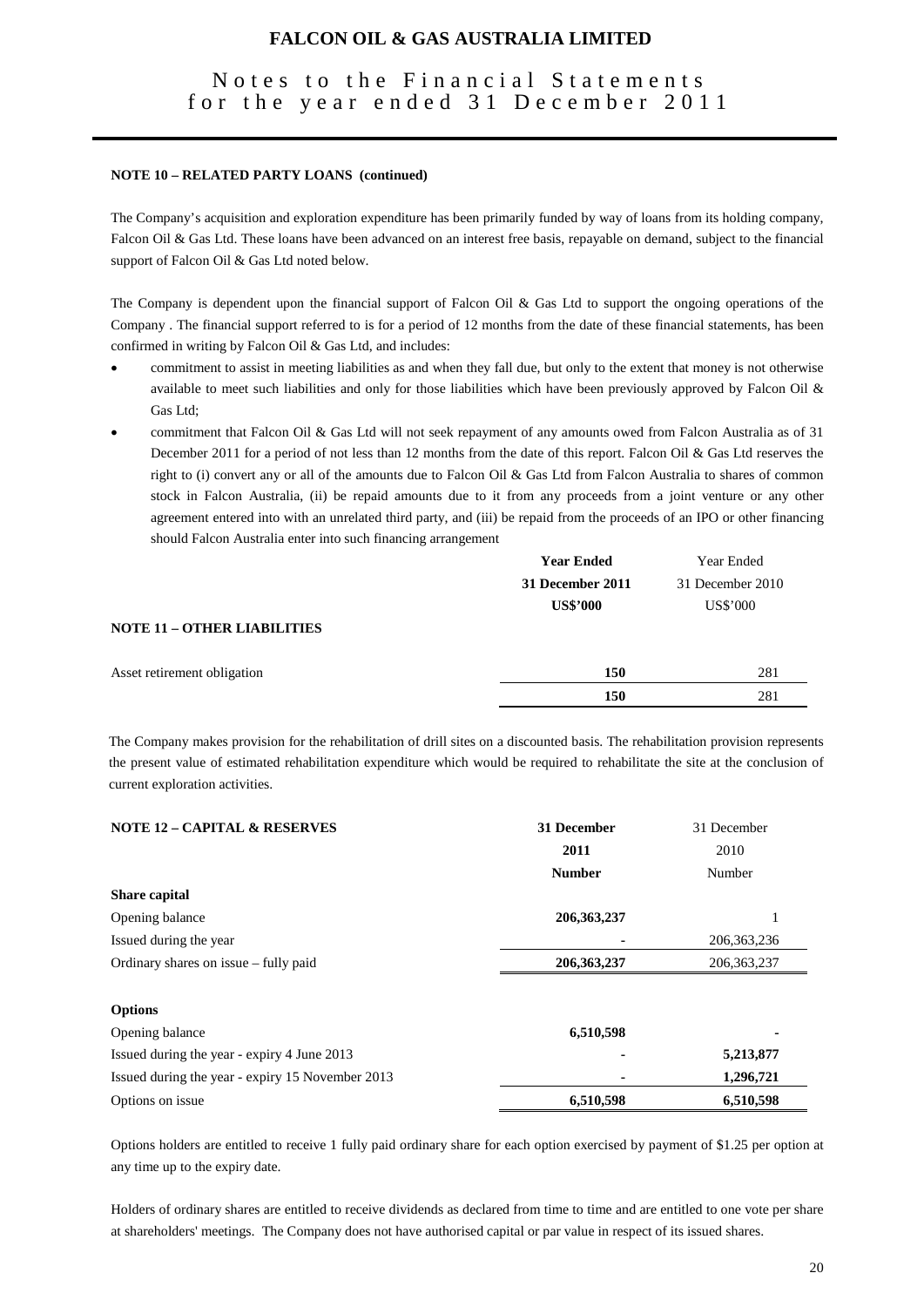# Notes to the Financial Statements for the year ended 31 December 2011

### **NOTE 12 – CAPITAL & RESERVES (continued)**

In the event of winding up of the Company, ordinary shareholders rank after creditors and are fully entitled to any proceeds of liquidation.

### **Dividends**

There were no dividends paid or declared by the Company during the period ended 31 December 2011.

|                                     | <b>Note</b> | <b>Share capital</b> | <b>Options</b><br><b>Reserve</b> | <b>Retained losses</b> | <b>Total equity</b> |
|-------------------------------------|-------------|----------------------|----------------------------------|------------------------|---------------------|
|                                     |             | <b>US\$'000</b>      | <b>US\$'000</b>                  | <b>US\$'000</b>        | <b>US\$'000</b>     |
| <b>Balance at 1 January 2011</b>    |             | 43,559               | 2,083                            | (3,735)                | 41,907              |
| <b>Shares issued</b>                |             | ٠                    | ۰                                |                        |                     |
| <b>Costs of issue of shares</b>     |             | ۰                    | ۰                                | $\blacksquare$         |                     |
| <b>Issuance of options</b>          |             | ٠                    | ۰                                | ٠                      |                     |
| Total recognised income and expense |             | ٠                    | ۰                                | (974)                  | (974)               |
| <b>Balance at 31 December 2011</b>  |             | 43,559               | 2,083                            | (4,709)                | 40,933              |

|                                     | <b>Note</b> | <b>Share capital</b>     | <b>Reserves</b>          | <b>Retained losses</b> | <b>Total equity</b> |  |
|-------------------------------------|-------------|--------------------------|--------------------------|------------------------|---------------------|--|
|                                     |             | <b>US\$'000</b>          | <b>US\$'000</b>          | <b>US\$'000</b>        | <b>US\$'000</b>     |  |
| Balance at 1 January 2010           |             | $\overline{\phantom{0}}$ |                          | (600)                  | (600)               |  |
| Shares issued                       |             | 44,357                   | $\overline{\phantom{0}}$ |                        | 44,357              |  |
| Costs of issue of shares            |             | (798)                    | $\overline{\phantom{0}}$ |                        | (798)               |  |
| Issuance of options                 |             |                          | 2,083                    |                        | 2,083               |  |
| Total recognised income and expense |             | ٠                        |                          | (3,135)                | (3,135)             |  |
| Balance at 31 December 2010         |             | 43.559                   | 2.083                    | (3,735)                | (41, 907)           |  |

|                                                   | <b>Notes</b> | <b>Year Ended</b> | 21 August to     |
|---------------------------------------------------|--------------|-------------------|------------------|
|                                                   |              | 31 December 2011  | 31 December 2010 |
|                                                   |              | <b>US\$'000</b>   | US\$'000         |
| <b>NOTE 13 - STATEMENT OF CASH FLOWS</b>          |              |                   |                  |
| Reconciliation of loss for the period to net cash |              |                   |                  |
| from operating activities                         |              |                   |                  |
| Loss for the period                               |              | (974)             | (3,135)          |
| Non cash costs                                    |              | 21                | 23               |
| $Decr/(incr)$ in receivables                      |              |                   | 179              |
| $Incr/(decr)$ in payables                         |              | (51)              |                  |
| Net cash from operating activities                |              | (1,004)           | (2,933)          |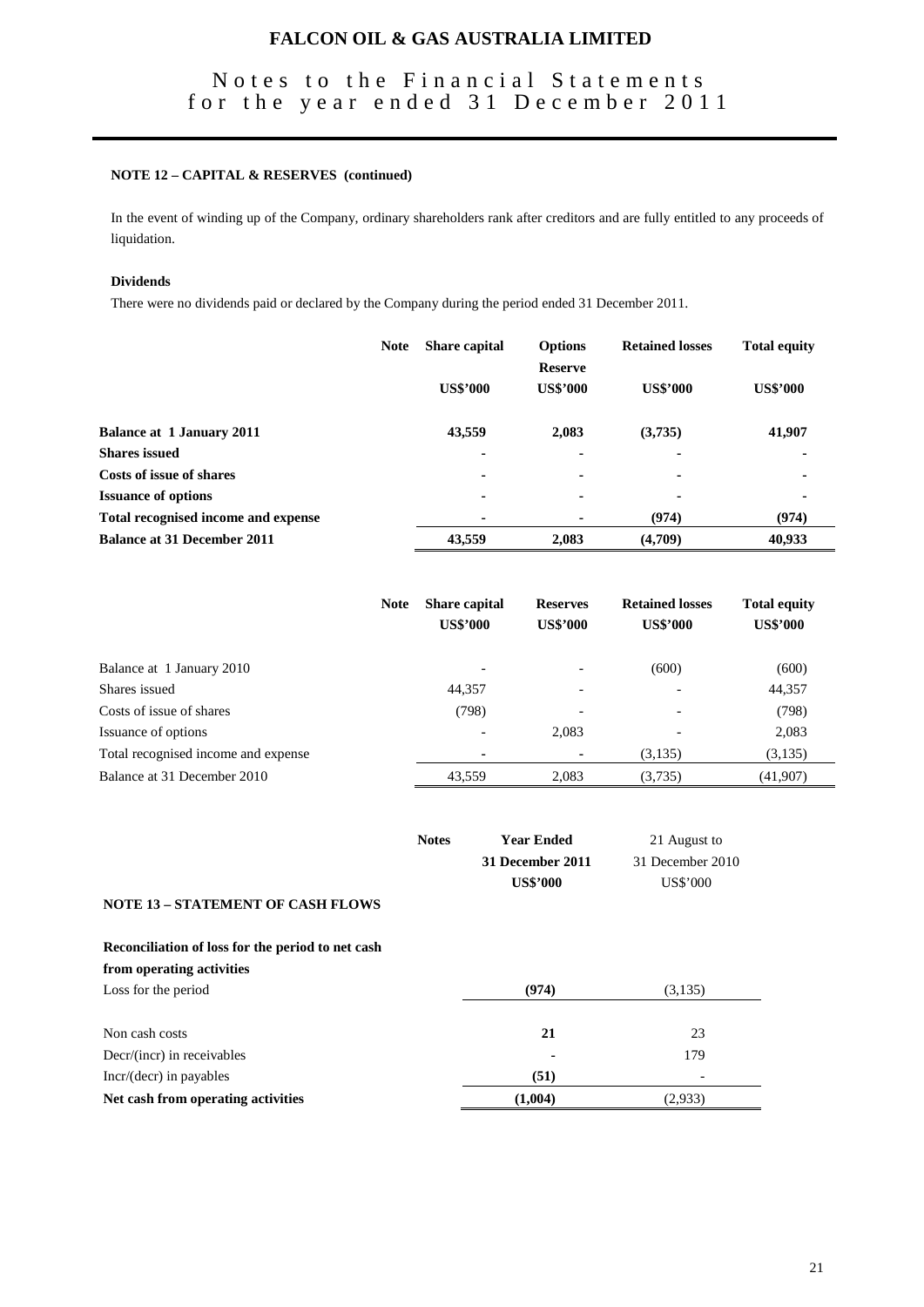# Notes to the Financial Statements for the year ended 31 December 2011

### **NOTE 14 – CAPITAL COMMITMENTS**

Under a revised work program approved by the Northern Territory of Australia Government, Department of Resources, on 6 July 2011, the Company is obligated to complete minimum work requirements by expending the following amounts in order to continue to hold the underlying permits in the Beetaloo Basin Project.

|                                                         | <b>US\$'000</b> |
|---------------------------------------------------------|-----------------|
| Year ended 31 December 2012                             | 18.152          |
| Less acquisition of seismic by Hess under E&P agreement | (16,626)        |
|                                                         | 1.526           |

|                                       | <b>Notes</b> | <b>Year Ended</b> | Year Ended       |  |
|---------------------------------------|--------------|-------------------|------------------|--|
|                                       |              | 31 December 2011  | 31 December 2010 |  |
|                                       |              | US\$              | US\$             |  |
| <b>NOTE 15 - AUDITOR REMUNERATION</b> |              |                   |                  |  |
|                                       |              |                   |                  |  |
| Audit of financial report - KPMG      |              | 30,500            | 25,000           |  |

### **NOTE 16 – SUBSEQUENT EVENTS**

There were no significant events after balance date.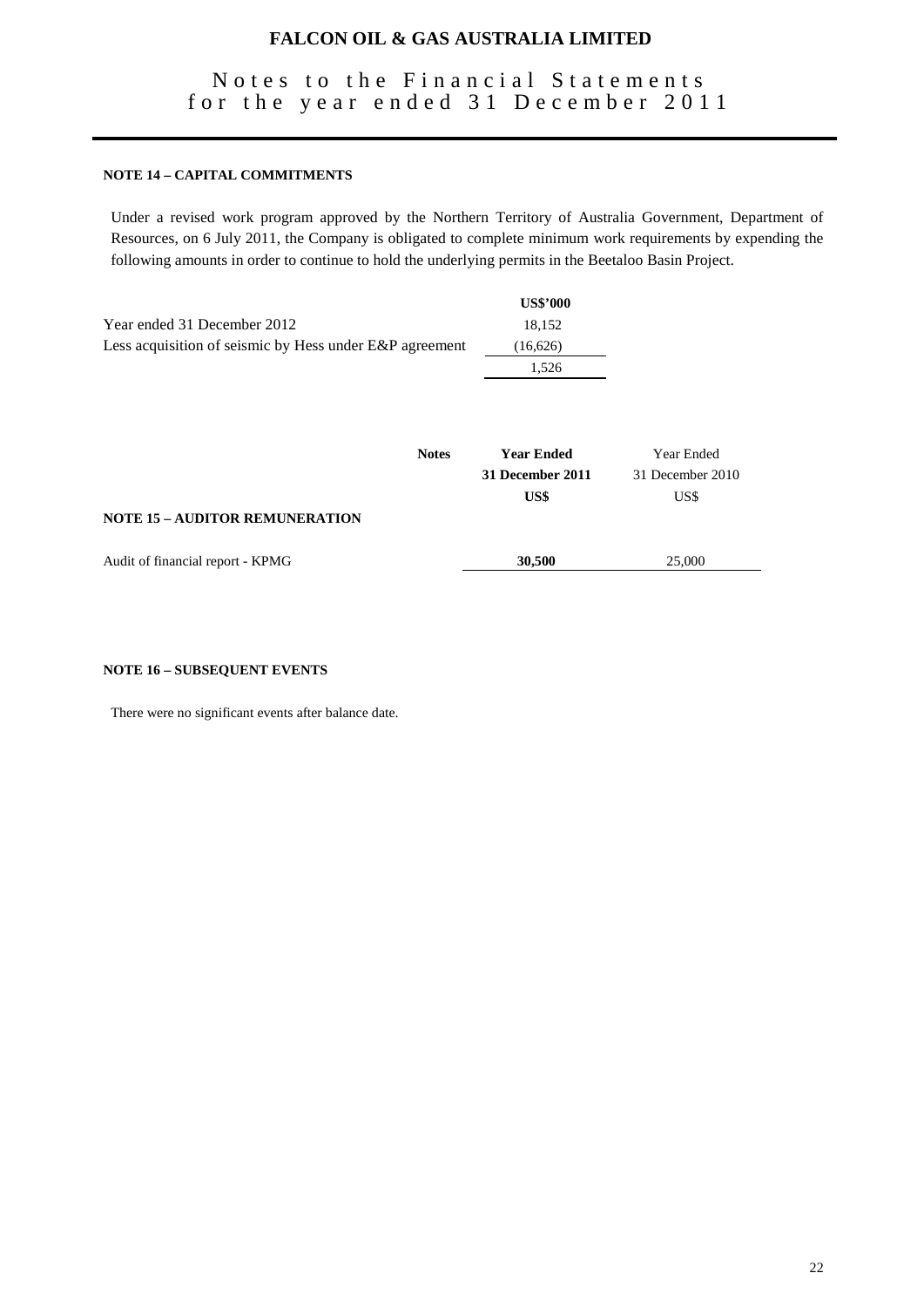Directors' Declaration

1 In the opinion of the directors of Falcon Oil & Gas Australia Limited:

- (a) the Company is not a reporting entity;
- (b) the financial statements and notes, set out on pages 8 to 22, are in accordance with the Corporations Act 2001, including:
	- (i) giving a true and fair view of the financial position of the Company as at 31 December 2011 and of its performance, as represented by the results of its operations and its cash flows, for the financial year ended on that date in accordance with the statement of compliance and basis of preparation described in Notes 2 and 3; and
	- (ii) complying with Australian Accounting Standards and other mandatory professional reporting requirements to the extent described in Notes 2 and 3 and the Corporations Regulations 2001; and
- (c) there are reasonable grounds to believe that the Company will be able to pay its debts as and when they become due and payable

Signed this 20th day of April 2012 in accordance with a resolution of the Board of Directors:

Rutocaulay

**Robert Macaulay Director**

**\_\_\_\_\_\_\_\_\_\_\_\_\_\_\_\_\_\_\_\_\_**

.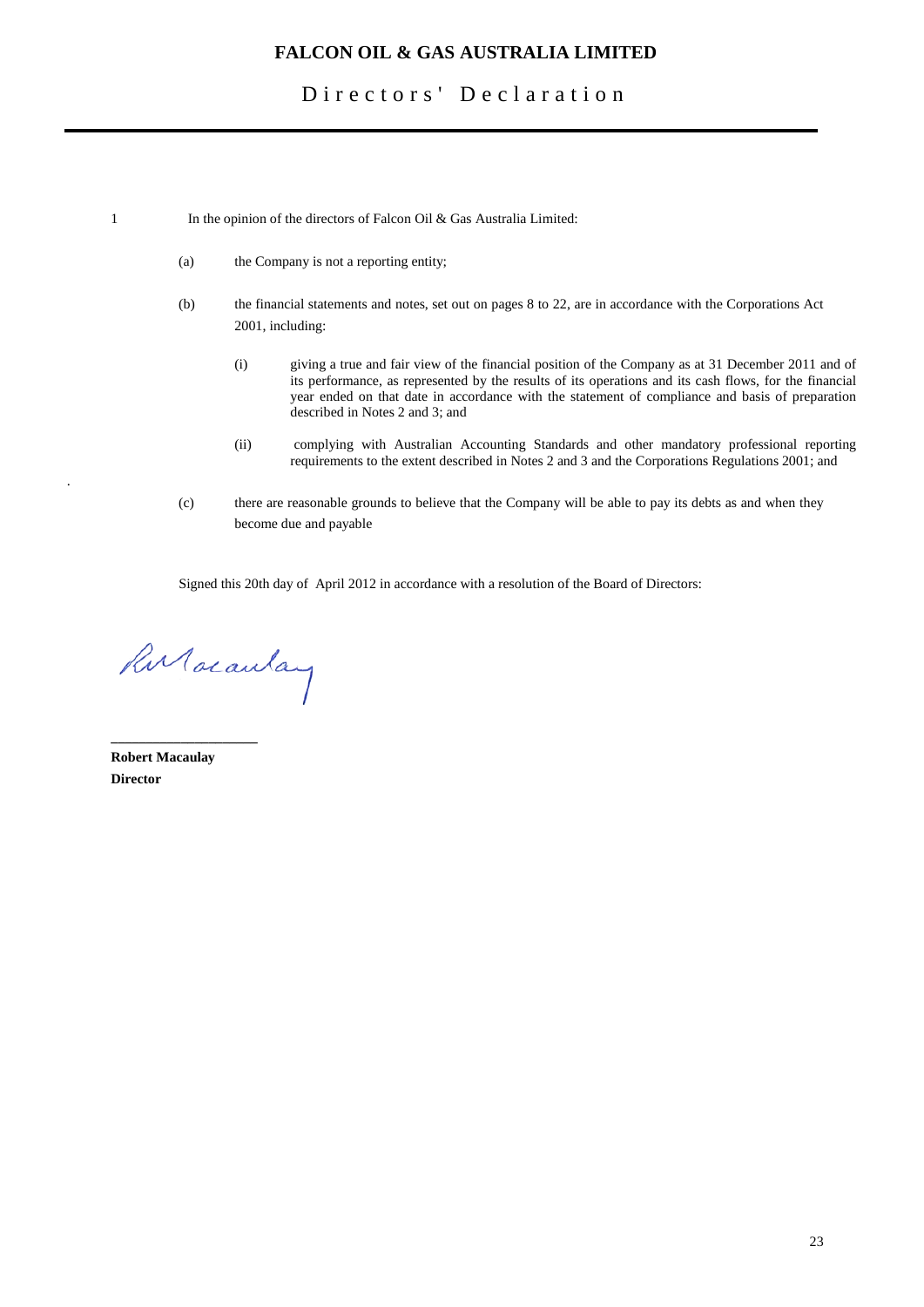

### **Independent Audit Report to thememebers of Falcon Oil & Gas Australia Limited**

#### **Report on the financial report**

We have audited the accompanying financial report, being a special purpose financial report, of Falcon Oil & Gas Australia Limited (the company), which comprises the statement of financial position as at 31 December 2011, and the statement of comprehensive income, statement of changes in equity and statement of cash flows for the year ended on that date, notes 1 to 16 comprising a summary of significant accounting policies and other explanatory information, and the directors' declaration.

#### **Directors' responsibility for the financial report**

The directors of the company are responsible for the preparation of the financial report and have determined that the basis of preparation described in Notes 2 and 3 to the financial report is appropriate to meet the requirements of the Corporations Act 2001 and is appropriate to meet the needs of the members. The directors' responsibility also includes such internal control as the directors determine necessary to enable the preparation of a financial report that is free from material misstatement, whether due to fraud or error.

#### **Auditor's responsibility**

Our responsibility is to express an opinion on the financial report based on our audit. We conducted our audit in accordance with Australian Auditing Standards. These Auditing Standards require that we comply with relevant ethical requirements relating to audit engagements and plan and perform the audit to obtain reasonable assurance whether the financial report is free from material misstatement.

An audit involves performing procedures to obtain audit evidence about the amounts and disclosures in the financial report. The procedures selected depend on the auditor's judgement, including the assessment of the risks of material misstatement of the financial report, whether due to fraud or error. In making those risk assessments, the auditor considers internal control relevant to the entity's preparation of the financial report that gives a true and fair view in order to design audit procedures that are appropriate in the circumstances, but not for the purpose of expressing an opinion on the effectiveness of the entity's internal control. An audit also includes evaluating the appropriateness of accounting policies used and the reasonableness of accounting estimates made by the directors, as well as evaluating the overall presentation of the financial report.

These procedures have been undertaken to form an opinion whether, in all material respects, the financial report is presented fairly in accordance with the basis of accounting described in Notes 2 and 3 to the financial statements so as to present a true and fair view which is consistent with our understanding of the company's financial position, and of its performance.

We believe that the audit evidence we have obtained is sufficient and appropriate to provide a basis for our audit opinion.

#### **Independence**

In conducting our audit, we have complied with the independence requirements of the *Corporations Act 2001*.

#### **Auditor's opinion**

In our opinion the financial report of Falcon Oil & Gas Australia Limited is in accordance with the *Corporations Act 2001*, including:

- (a) giving a true and fair view of the company's financial position as at 31 December 2010 and of its performance for the year ended on that date in accordance with the accounting policies described in Notes 2 and 3; and
- (b) complying with Australian Accounting Standards to the extent described in Notes 2 and 3 and the Corporations Regulations 2001.